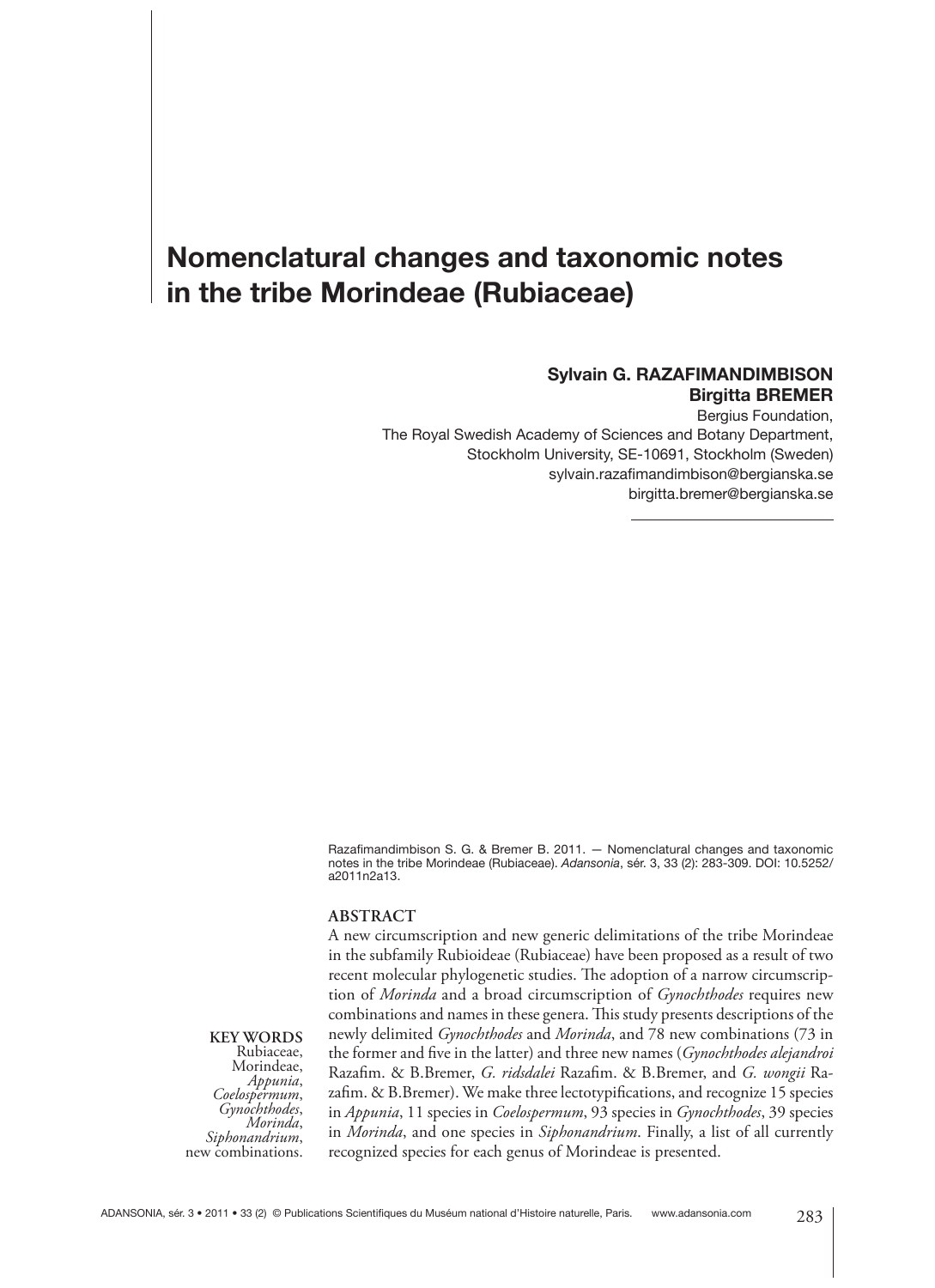#### **RÉSUMÉ**

#### *Changements nomenclaturaux et notes taxonomiques dans la tribu Morindeae (Rubiaceae).*

Une nouvelle circonscription et de nouvelles délimitations génériques de la tribu des Morindeae dans la sous-famille des Rubioideae (Rubiaceae) ont été proposées à la suite de deux récentes études phylogénétiques moléculaires. L'adoption d'une circonscription étroite de *Morinda* et d'une circonscription large de *Gynochthodes* nécessite de nouvelles combinaisons et de nouveaux noms dans ces genres. Cette étude présente des descriptions de *Gynochthodes* et *Morinda* nouvellement délimités et 78 nouvelles combinations (73 chez le premier et cinq chez le second) et trois nouveaux noms (Gynochthodes alejandroi Razafim. & B.Bremer, G. ridsdalei Razafim. & B.Bremer et *G. wongii* Razafim. & B.Bremer). Nous établissons trois lectotypifications et reconnaissons 15 espèces chez *Appunia*, 11 espèces chez *Coelospermum*, 93 espèces chez *Gynochthodes*, 39 espèces chez *Morinda* et une espèce chez *Siphonandrium*. Enfin, une liste de toutes les espèces actuellement reconnues pour chaque genre des Morindeae est présentée.

**MOTS CLÉS** Rubiaceae, Morindeae,<br>*Appunia*, *Appunia*, *Coelospermum*, *Gynochthodes*, *Morinda*, *Siphonandrium*, nouvelles combinaisons.

#### INTRODUCTION

A new circumscription of the pantropical tribe Morindeae of the subfamily Rubioideae (Rubiaceae) has recently been established based on a molecular phylogenetic study by Razafimandimbison et al. (2008). The members of Morindeae can be diagnosed by their massive T-shaped placentae inserted in the middle of the septum bearing two anatropous ovules per carpel and pyrenes with a single lateral germination slit (Igersheim & Robbrecht 1993). The tribe is additionally characterized by the frequent occurrence of head-like inflorescences and multiple fruits. A more recent study by Razafimandimbison et al. (2009) demonstrated the paraphyly of the type genus *Morinda* L. with respect to its closely related genera *Coelospermum* Blume, *Gynochthodes* Blume, *Pogonolobus* F.Muell., and *Sarcopygme* Setch. & Christoph. As a consequence, new generic limits of Morindeae were proposed in order to make *Morinda* monophyletic, and that morphologically well-defined genera were recognized in Morindeae. A total of five genera were recognized: the Neotropical *Appunia* Hook.f., the tropical Asian and Australasian *Coelospermum* (including the Australian *Pogonolobus*), the tropical Asian and Australasian, and Malagasy *Gynochthodes* (including the vast majority of the lianescent species of *Morinda*), the pantropical *Morinda* (including *Sarcopygme*), and the New Guinean *Siphonandrium* (see Appendix 1). Keys to the accepted genera of Morindeae were presented in Razafimandimbison et al. (2009). The adoption of the new circumscriptions of *Gynochthodes* and *Morinda* requires many new combinations. In this paper, we present updated descriptions of the newly circumscribed *Gynochthodes* and *Morinda*, and make a total of 78 new combinations (73 in the former and 5 in the latter) and three new names in *Gynochthodes*.

#### MATERIALS AND METHODS

We consulted all type specimens of the species of *Morinda* at L and S herbaria, all scanned images of those at BR, BM, F, K, MO, P, and US herbaria via the Global Plants Initiative (http:// www.bores.org) website, and those available at the websites of A (http://www.huh.harvard. edu) and NY (http://sciweb.nybg.org) herbaria (all abbreviations after Holmgren *et al*. 1990). In addition, we received scanned images of all type specimens of the lianescent *Morinda* and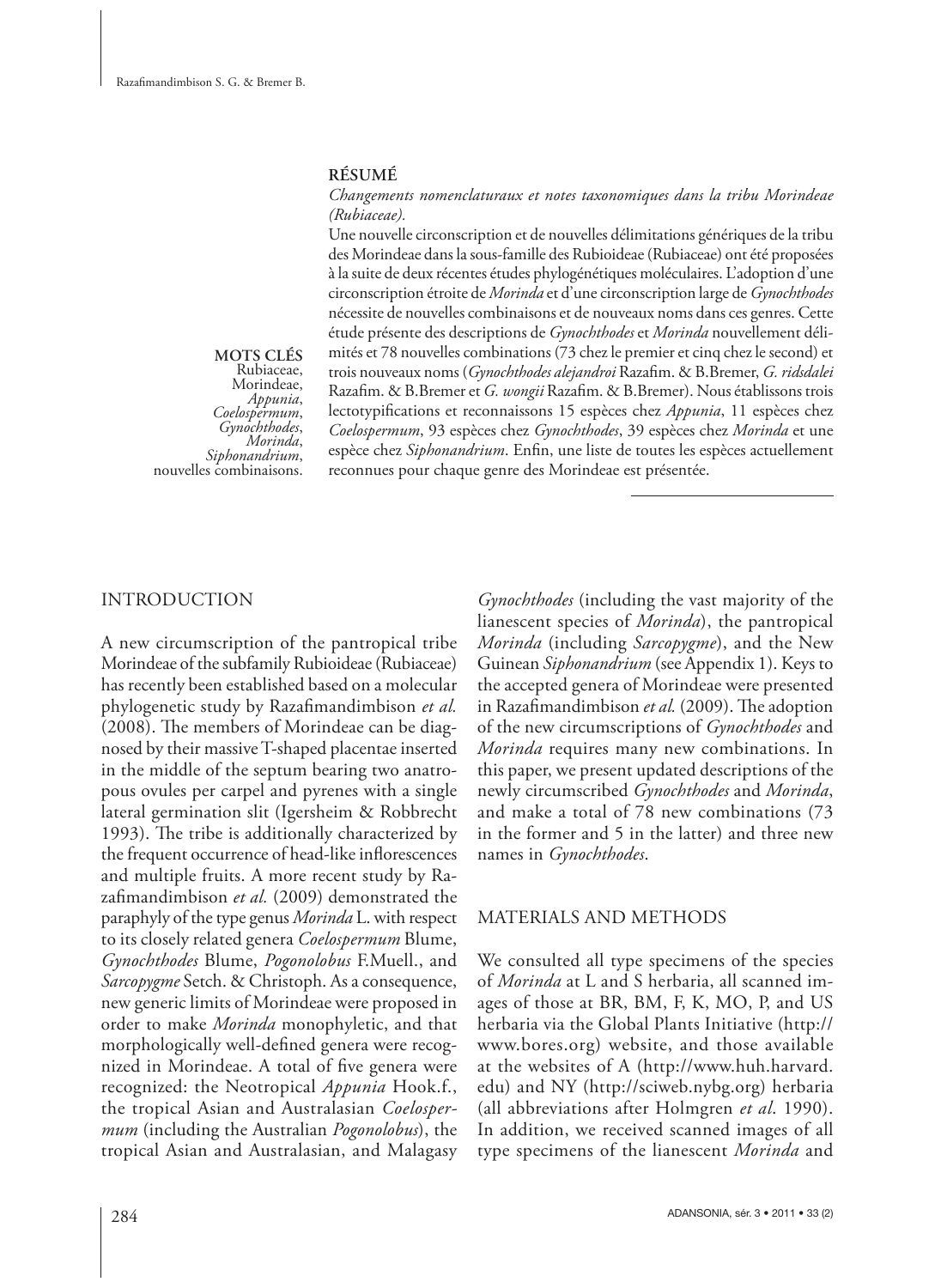*Sarcopygme* housed at BISH herbarium. Inclusion of the species of *Morinda* and *Sarcopygme*, respectively, in *Gynochthodes* and *Morinda* (both *sensu* Razafi mandimbison *et al*. 2009) were based on the identification using the keys to the genera presently recognized in Morindeae sensu Razafimandimbison *et al.* (2009) coupled with the results of Razafimandimbison and Bremer (unpubl. data.) based on combined nrETS, nrITS, *rps*16, and *trn*T-F data.

# **SYSTEMATICS**

Genus *Appunia* Hook.f.

*Genera Plantarum* 2: 120 (1873). — Type: *Appunia*  tenuiflora (Benth.) Jack.

*Bellynkxia* Müll.Arg., *Flora* 58: 465 (1875). — Type: *Bellynkxia angulata* (Benth.) Müll.Arg.

**DESCRIPTION** See Burger & Taylor (1993).

NUMBER OF SPECIES RECOGNIZED Fifteen species (see Appendix 1).

**DISTRIBUTION** Neotropics.

#### SPECIES EXCLUDED FROM *APPUNIA*

*Appunia parvifl ora* Lundell., *Contributions from the University of Michigan Herbarium. Ann Arbor,* MI 4: 28 (1940) = *Ronabea latifolia* Aubl., Histoire des Plantes de la Guiane Française 1: 154 (1775); other combination: *Psychotria erecta* (Aubl.) Standl. & Steyerm., *Publications of the Field Museum of Natural History. Botanical series* 23: 24 (1943) (based on *Ronabea erecta* Aubl., *Histoire des Plantes de la Guiane Française* 1: 156 [1775]).

#### Genus *Coelospermum* Blume

*Bijdragen tot de Flora van Nederlandsch Indië* 16: 994. (Oct. 1826-Nov. 1827). — Type: *Caelospermum scandens* Blume.

- *Olostyla* DC., *Prodromus*, *Systematis Naturalis* 4: 440 (Sep. 1830). — Type: *Olostyla corymbosa* (Labill.) DC.
- *Pogonolobus* F.Muell., *Fragmenta Phytographiae Australiae* 1: 55 (1858). — Type: *Pogonolobus reticulatus* F.Muell.
- *Merismostigma* S.Moore, *Journal of the Linnean Society, Botany* 45: 332 (1921). — Type: *Merismostigma neocaledonicum* S.Moore.

**DESCRIPTION** See Johansson (1988).

NUMBER OF SPECIES RECOGNIZED Eleven species (see Appendix 1).

**DISTRIBUTION** Tropical Asia and Autralasia.

SPECIES EXCLUDED FROM *COELOSPERMUM*

1. *Coelospermum barbatum* Span. – *Linnaea* 15: 318 (1841) = *Gynochthodes coriacea* Blume , *Bijdragen tot de Flora van Nederlandsch Indië* 16: 993 (Oct. 1826-Nov. 1827).

2. *Coelospermum gmelinii* Miq. – *Annales Musei Lugduno-Batavi* 3: 62 (1867) = *Archangelica gmelinii* DC, *Prodomus Systematis Naturalis* IV: 170 (1830).

### **REMARKS**

We favor the orthographic variant *Coelospermum* (from *coelo*-, meaning with a hole in Greek) over the original spelling *Caelospermum*, as the author himself made the correction in his *Flora javae* (Blume 1828). Brummitt & Taylor (1990) consider that the spelling corrected by the original author should be followed. The synonymy was already established by Razafimandimbison *et al.* (2009: 885) for *Pogonolobus*.

#### DUBIOUS SPECIES

1. *Coelospermum ahernianum* Elmer. – *Leaflets of Philippine Botany* 41: 3 (1906). *Remarks*

We agree with Johansson (1988) that *Coelospermum ahernianum* does not belong to *Coelospermum*, because it does not have the characteristics of the genus as delimited here.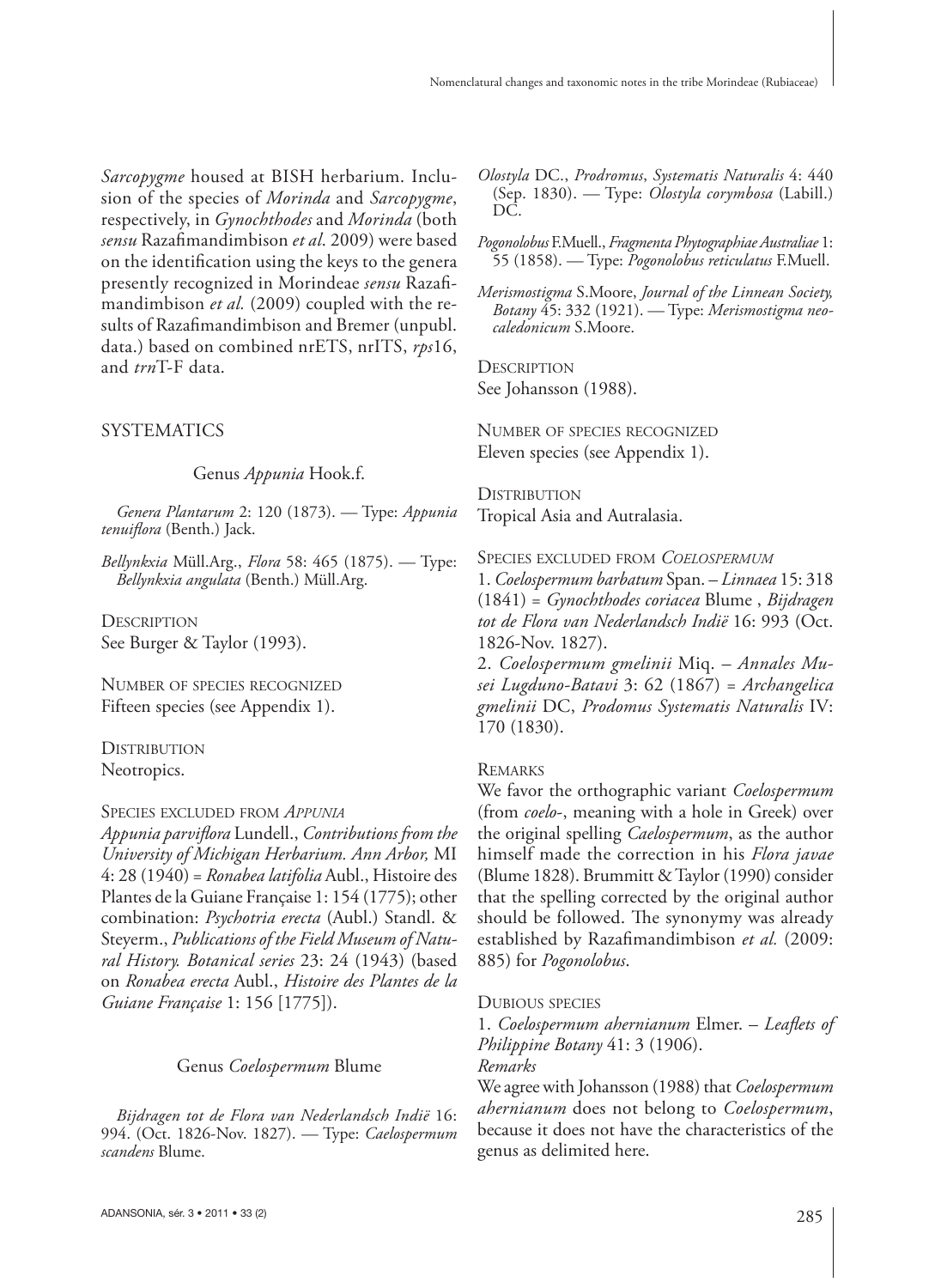2. *Coelospermum fragrans* (Montrouz.) Baill. ex Guillaumin. – *Annales de l'Institut botanico-géologique colonial de Marseille* 2: 168 (1911); *Figuierea fragrans* Montrouz., *Mémoires de l'Académie royale des Sciences, Belles-Lettres et Arts de Lyon, Section des Sciences* 10: 220 (1860).

### *Remarks*

Johansson (1988: 289) argued that this species is possibly conspecific with *C. monticolum* Baill. ex Guillaumin, as this latter is the only species of *Coelospermum* known from the type locality of *C. fragrans* (Île Art). We are unable to verify this because we could not trace the type specimen of *C. fragrans*. The location of Montrouzier material was moved from the "Faculté de Pharmacie" to LYJB. However, the type specimen of *C. fragrans* is missing at LYJB and LY.

3. *Coelospermum nigrescens* (K.Krause) Guillaumin. – *Archives de Botanique de Caen* III (5): 41 (1929); *Olostyla nigrescens* K.Krause. – *Botanische Jahrbücher für Systematik, Pfl anzengeschichte und Pfanzengeographie* 39: 167 (1908).

*Remarks*

Johnsson (1988: 291) argued that this species is possibly conspecific with either *C. balansanum* Baill. or *C. crassifolium* J.T.Johanss. However, we were unable to trace the type specimen of *O. nigrescens*, which was presumably preserved at B herbarium.

# Genus *Gynochthodes* Blume

*Bijdragen tot de Flora van Nederlandsch Indië* 16: 993. (Oct. 1826-Nov. 1827). — Type: *Gynochtodes coriacea* Blume.

- *Guttenbergia* Zoll. & Moritzi, *Natuur- en Geneeskundig Archief voor Nederlandsch-Indië* 2: 2 (1845), syn. nov. — Type: *Guttenbergia umbellata* (L.) Zoll. & Moritzi.
- *Sphaerophora* Blume, *non* (A. H. Hassall) J. Lindley (1846), *Museum Botanicum Lugduno-Batavum sive stirpium Exoticarum* 1: 179 (1850). — Type: *Sphaerophora glomerata* Blume. (lecto-, designated by Johansson [1994: 15], L!).
- *Pogonanthus* Montrouz., *Mémoires de l'Académie royale des Sciences, Belles-Lettres et Arts de Lyon. Section des*

*Sciences* 10: 225 (1860). — Type: *Pogonanthus candollei* Montrouz.

*Tetralopha* Hook.f., *Hooker's Icones Plantarum* 11: 57, t. 1072 (1870). — Type: *Tetralopha motleyi* Hook.f.

*Imantina* Hook.f., *Genera Plantarum* 2: 120 (1873). — Type: *Imantina deplanchei* Hook.f.

# **DESCRIPTION**

Lianas, rarely shrubs or trees. Leaves petiolate, chartaceous to more or less coriaceous. Inflorescences terminal, terminal on axillary (lateral) shoots, or axillary, solitary or composed of 2 to 10 heads arranged into umbel-like, racemose or cymose or terminal. Flowers polygamous (hermaphrodite and functionally unisexual) or dioecous, mostly completely to basally fused when clustered in heads, sometimes in multiflorous compound dichasia or rarely single, sessile or sometimes pedicellate; corolla tubes shorter than corolla lobes, rarely as long as or longer than corolla lobes; filaments inserted in corolla throat, linear, glabrous, white, anthers partly exserted; disk annular, persistent in fruit; styles filiform, terete; stigmatic lobe bilobate, exserted; ovary inferior, bilocular, with longitudinal false dissepiment separating the ovules, ovaries of all flowers of a head basally to completely fused; locule biovular. Fruits fused into syncarps or simple drupes. Seeds globose or semi-globose.

NUMBER OF SPECIES RECOGNIZED 93 species (see Appendix 1).

### **DISTRIBUTION**

Tropical Asia, Australasia and Madagascar.

# **REMARKS**

We favor the orthographic variant *Gynochthodes* over the original spelling *Gynochtodes*, as Blume himself made the correction in his *Flora javae* (Blume 1828). Brummitt & Taylor (1990) consider that the spelling corrected by the original author should be followed. *Tetralopha* is long established synonym of *Gynochthodes*. The synonymy was already proposed by Razafimandimbison et al. (2009: 885) for *Imantina*, *Pogonanthus*, and *Sphaerophora*.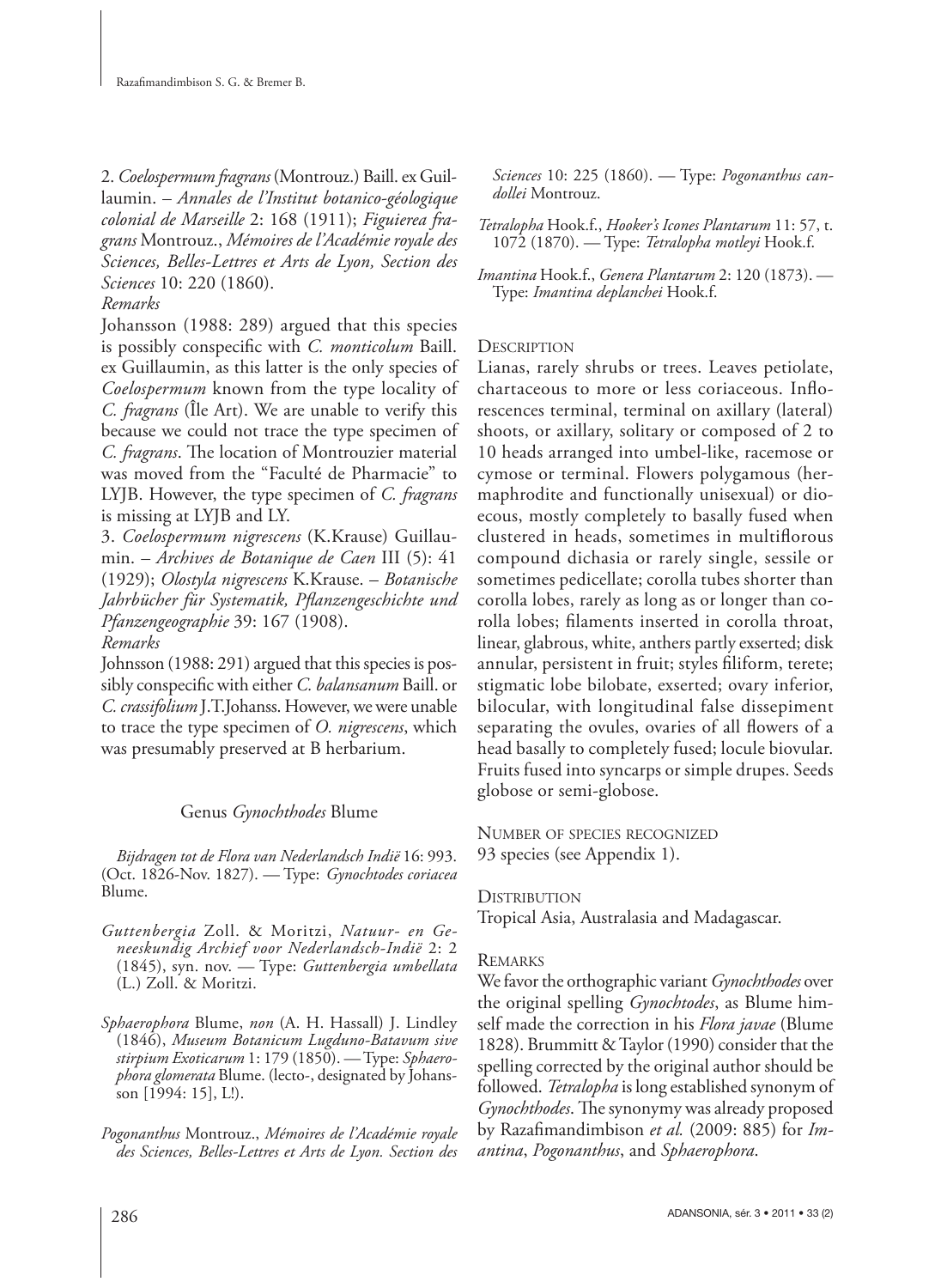#### NEW COMBINATIONS

#### 1. *Gynochthodes ammitia* (Halford & A.J.Ford) Razafim. & B.Bremer, comb. nov.

BASIONYM. — *Morinda ammitia* Halford & A.J.Ford, *Austrobaileya* 6: 898 (2004). — Type: Australia, Queensland, Cook Distr., Cooktown, Isabella Road, E of Isabella Falls, *c*. 200 m alt., 13.III.2001, *A. Ford AF 267 & J. Holmes* (holo-, BRI; iso-, DNA, NSW).

#### 2. *Gynochthodes artensis* (Montrouz.) Razafim. & B.Bremer, comb. nov.

BASIONYM. — *Morinda artensis* Montrouz., *Mémoires de l'Académie royale des Sciences, Belles-Lettres et Arts de Lyon. Section des Sciences* 10: 219 (1860). — Type: New Caledonia, Île Art, *Montrouzier s.n.* (holo-, ?).

#### **REMARKS**

The location of Montrouzier material was moved from the "Faculté de Pharmacie" to LYJB. However, the type specimen of *M. artensis* is missing at LYJB and LY.

### 3. *Gynochthodes badia* (Y.Z.Ruan) Razafim. & B.Bremer, comb. nov.

BASIONYM. — *Morinda badia* Y.Z.Ruan, *Flora Reipublicae Popularis Sinicae* 71: 327 (1999). — Type: China, Hunan, Qianyang, 5.VI.1954, *C. T. Lee 2319* (holo-, IBSC).

### 4. *Gynochthodes bartlingii* (Elmer) Razafim. & B.Bremer, comb. nov.

BASIONYM. — *Morinda bartlingii* Elmer, *Leaflets of Philippine Botany* 4: 1340 (1912). — Type: Philippines, Puerto Princesa (Mt. Pulgar), Palawan, IV.1911, *A. D. E. Elmer 13037* (holo-, BISH!; iso-, F!, NY!, US!).

### 5. *Gynochthodes billardierei* (Baill.) Razafim. & B.Bremer, comb. nov.

BASIONYM. — *Morinda billardierei* Baill., *Adansonia* n.s. 12: 231 (1879). — Type: New Caledonia, probably Balade, 1793, *Labillardière s.n.* (lecto-, designated by Johansson (1994: 21), P!).

### 6. *Gynochthodes brevipes* (S.Y.Hu) Razafim. & B.Bremer, comb. nov.

BASIONYM. — *Morinda brevipes* S.Y.Hu, *Journal of the Arnold Arboretum* 32: 399 (1951). — Type: China, Hainan, Po-ting, *F. C. How 71754* (holo-, A!).

### 7. *Gynochthodes bucidifolia* (A.Gray) Razafim. & B. Bremer, comb. nov.

BASIONYM. — *Morinda bucidifolia* A.Gray, *Proceedings of the American Academy of Arts and Sciences* 4: 41 (1860). — Type: Fiji, Vanua Levu, Mbua Prov., Sandalwood Bay, 1840, *U.S. Expl. Exped. 62352* (holo-, US; iso-, K, P!).

- *Morinda nandarivatensis* Gillespie, *Bernice P. Bishop Museum Bulletin* 74: 40 (1930), syn. nov. — Type: Fiji, Viti Levu, Tholo North Prov., Mt. Nanggaranambuluta, E of Nandarivatu, slopes of Loma Langa Mountain, 1200 m alt., 16.XI.1927, *Gillespie 3786* (holo-, BISH!).
- *Morinda tripetala* Christoph., *Bernice P. Bishop Museum Bulletin* 154: 73 (1938), syn. nov. — Type: Samoa, Upollu, top of Fao, open, 680 m alt., *E. Christophersen 555* (holo-, BISH!, iso-, A!).

#### 8. *Gynochthodes calciphila* (K.M.Wong) Razafim. & B.Bremer, comb. nov.

BASIONYM. — *Morinda calciphila* K.M.Wong, *Malayan Nature Journal* 38: 97 (1984). — Type: Malaysia, Perak, Ipok, limestone, *Burkill SFN 2555* (holo-, SING).

### 9. *Gynochthodes callicarpifolia* (Y.Z.Ruan) Razafim. & B.Bremer, comb. nov.

BASIONYM. — *Morinda callicarpaefolia* Y.Z.Ruan, *Flora Reipublicae Popularis Sinicae* 71: 325 (1999). —Type: China, Yunnan, Bingbian, 500 m alt., in forest, 11.VII.1953, *Mao 2517* (holo-, IBSC).

### REMARKS

The specific epithet "*callicarpaefolia*" is changed to "*callicarpifolia*" based on the Article 60.8 of the *International Code of Botanical Nomenclature* (Greuter *et al*. 2006).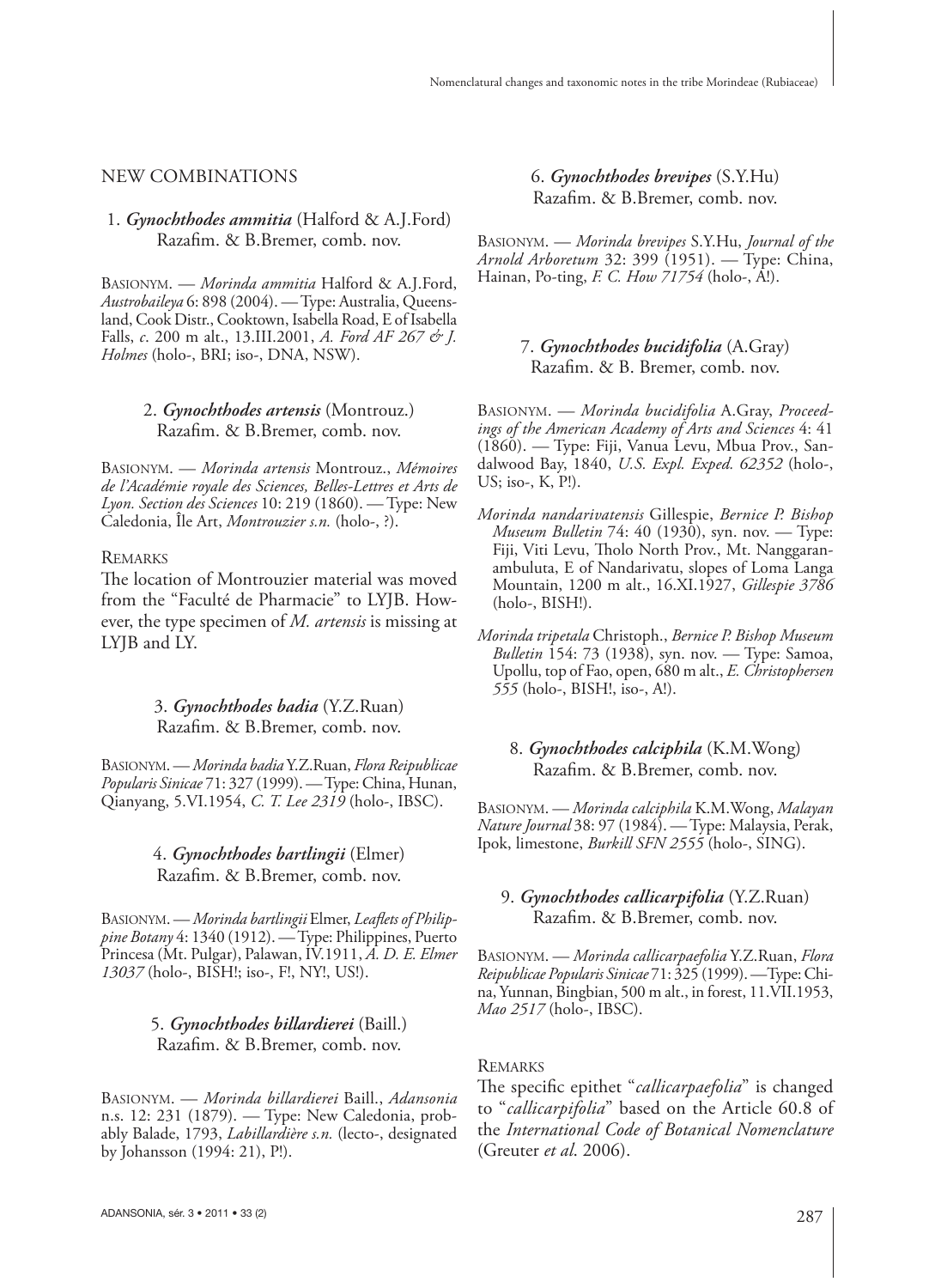10. *Gynochthodes candollei* (Montrouz.) Razafim. & B.Bremer, comb. nov.

BASIONYM. — *Pogonanthus candollei* Montrouz., *Mémoires de l'Académie royale des Sciences, Belles-Lettres et Arts de Lyon. Section des Sciences* 10: 225 (1860).

- *Morinda candollei* (Montrouz.) Beauvis., *Genera Montrouzierana* 57 (1901). — Type: New Caledonia, Île Art, *Montrouzier 109* (lecto-, designated by Johansson (1994: 21), P!; isolecto-, G).
- *Morinda pulchella* Schltr., *Botanische Jahrbücher für Systematik, Pfl anzengeschichte und Pfanzengeographie* 39: 267 (1906). — Type: New Caledonia, forest edges on the mountains near Oubatche, 700 m alt., 18.XII.1902, *Schlechter 15491* (lecto-, designated by Johansson [1994: 21], P!; isolecto-, BM, G, K).
- *Morinda candollei* Montrouz. var. *subvillosa* Guillaumin, *Bulletin du Muséum national d'Histoire naturelle* 2: 122 (1929). — Type: New Caledonia, Prony, *Franc 1853* (lecto-, designated by Johansson [1994: 23], P!; isolecto-, A!, P!).
- *Morinda candollei* (Montrouz.) Beauvis. var. *angustifolia* Guillaumin, *Archives de Botanique, Mémoires* 3. *Caen* 5: 42 (1930), syn. nov. — Type: New Caledonia, entre Couaoua et Canala, 800 m alt., *Balansa 1984* (lecto-, designated by Johansson [1994: 23], P!).

# REMARKS

We agree with Johansson (1994) that *M. puchella* is a synonym of *M. candollei* and hereby reiterate its synonymy in order to avoid unnecessary combinations in *Gynochthodes*.

# 11. *Gynochthodes canthoides* (F.Muell.) Razafim. & B.Bremer, comb. nov.

BASIONYM. — *Coprosma canthoides* F.Muell., *Fragmenta Phytographiae Australiae* 7: 45 (1869). — Type: Australia, South Eales, Durandoo, *F. Mueller* (holo-, K).

- *Coprosma acutifolia* F.Muell. ex Benth., *Flora Australiensis* 3: 429 (1867), nom. illeg.
- *Morinda acutifolia* F.Muell., *Fragmenta Phytographiae Australiae* 9: 179 (1875), nom. illeg.
- *Morinda canthoides* (F.Muell.) Halford & R.J.F.Hend., *Austrobaileya* 5: 731 (2000).

12. *Gynochthodes celebica* (Miq.) Razafim. & B.Bremer, comb. nov.

BASIONYM. — *Morinda celebica* Miq., *Flora van Nederlandsch Indië* 2: 246 (1857). — Type: Celebes, among the bushes in the coastal areas of Boni, *Zollinger 3441* (holo-, L!).

# 13. *Gynochthodes cinnamomea* (Craib) Razafim. & B.Bremer, comb. nov.

BASIONYM. — *Morinda cinnamomea* Craib, *Bulletin of Miscellaneous Information, Royal Botanic Gardens, Kew* 433 (1932). — Type: Satul, Kao Kêo Range, 700 m alt., evergreen forest, *Kerr 14551* (holo-, BM!; iso-,  $K$ ).

# 14. *Gynochthodes cinnamomifoliata* (Y.Z.Ruan) Razafim. & B.Bremer, comb. nov.

BASIONYM. — *Morinda cinnamomifoliata* Y.Z.Ruan, *Flora Reipublicae Popularis Sinicae* 71: 336-337 (1999). — Type: China, Guangxi, Guixian, *Z. Z. Chen 50743* (holo-, IBSC).

# 15. *Gynochthodes citrina* (Y.Z.Ruan) Razafim. & B.Bremer, comb. nov.

BASIONYM. — *Morinda citrina* Y.Z.Ruan, *Flora Reipublicae Popularis Sinicae* 71: 331 (1999). — Type: China, Guangdong, Qujiang, 3.IV.1930, *S. P. Ko 50302* (holo-, IBSC).

*Morinda citrina* Y.Z.Ruan var. *chlorina* Y.Z.Ruan, *Flora Republicae Popularis Sinicae* 71: 332 (1999), syn. nov. — Type: China, Zhejiang, Changhua, *M. P. Teng 4794* (holo-, IBSC).

# 16. *Gynochthodes cochinchinensis* (DC.) Razafim. & B.Bremer, comb. nov.

BASIONYM. *— Morinda cochinchinensis* DC., *Prodromus* 4: 449 (1830). — Type: description of *Morinda umbellata* Lour., non L., *Flora Cochinchinensis* 140 (1790).

*Morinda trichophylla* Merr., *Philippine Journal of Science* 23: 267 (1923), syn. nov. — Type: Philippines, Yik Tsok Mau, 17 & 19.V.1922, *McClure 8755* (holo-, A!; iso-, US!).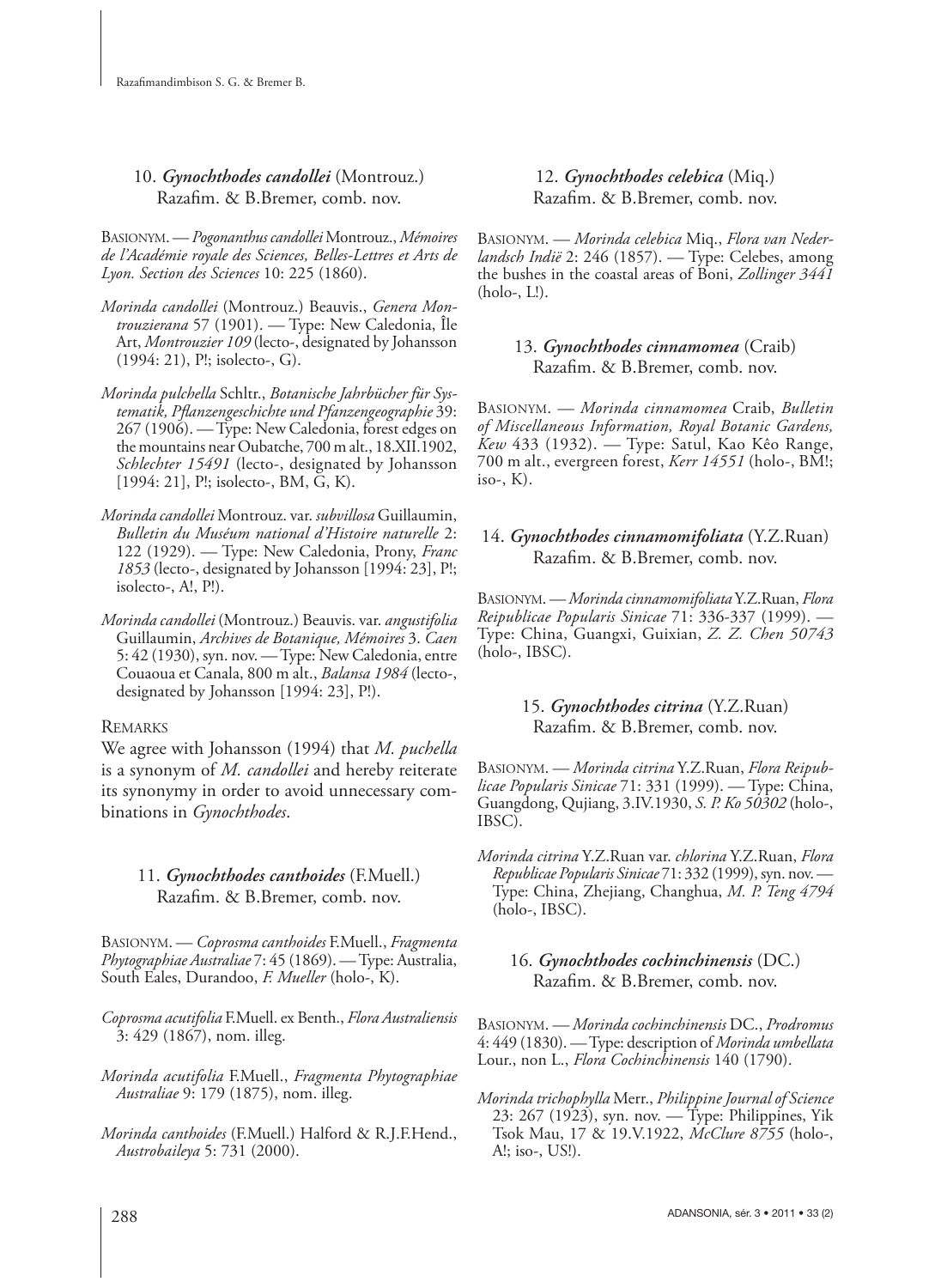**REMARKS** 

De Candolle's species was based entirely on Loureiro's description of *Morinda umbellata* Lour., which is not the same as *M. umbellata* L.

### 17. *Gynochthodes collina* (Schltr.) Razafim. & B.Bremer, comb. nov.

BASIONYM. — *Morinda collina* Schltr., *Botanische Jahr*bücher für Systematik, Pflanzengeschichte und Pflanzen*geographie* 39: 265 (1906). — Type: New Caledonia, on the maintain slopes near Ngoyé, 200 m alt., 30.XI.1902, *Schlechter 15154* (lecto-, designated by Johansson [1994: 33], P!; isolecto-, BM, G, K, L!, S!).

*Morinda elongata* Schltr., *Botanische Jahrbücher für Systematik, Pfl anzengeschichte und Pfl anzengeographie* 39: 266 (1906). — Type: New Caledonia, on the maintain forests near Ngoyé, 400 m alt., 6.XI.1902, *Schlechter 15234* (lecto-, designated by Johansson [1994: 33], S!; isolecto-, BM!, G, K!, P!).

### **REMARKS**

We agree with Johansson (1994) that *M. elongata* is a synonym of *M. collina* and hereby reiterate its synonymy in order to avoid unnecessary combinations in *Gynochthodes*.

> 18. *Gynochthodes constipata* (Halford & A.J.Ford) Razafim. & B.Bremer, comb. nov.

BASIONYM. — *Morinda constipata* Halford & A.J.Ford, *Austrobaileya* 81: 82 (2009). — Type: Australia, Queensland, Cook Dist., National Park Reserve 904, Wooroonooran, just S of tower 9, Mt. Bellenden Ker cableway, 17.X.2003, *A. Ford AF4184 & J.Holmes* (holo-, BRI; iso-, L, K, MEL, MO, NSW, SUNIV in S!).

#### REMARKS

One specimen of *Morinda constipata* (as "*Morinda* sp. 2") was included in Razafimandimbison *et al.* (2009: 881), which supported the position of this species in *Gynochthodes* sensu Razafimandimbison *et al.* (2009).

19. *Gynochthodes costata* (Merr. & L.M.Perry) Razafim. & B.Bremer, comb. nov.

BASIONYM. — *Morinda costata* Merr. & L.M.Perry, *Journal of Arnold Arboretum* 26: 263 (1945). — Type: New Guinea, 6 km southwest of Bernhard Camp, Idenburg River, 1200 m alt., II.1939, *Brass 13012* (holo-, A!).

# 20. *Gynochthodes decipiens* (Schltr.) Razafim. & B.Bremer, comb. nov.

BASIONYM. — *Morinda decipiens* Schltr., *Botanische*  Jahrbücher für Systematik, Pflanzengeschichte und Pflan*zengeographie* 39: 266 (1906). — Type: New Caledonia, near Outbarche, 900 m alt., 17.XII.1902, *Schlechter 15466* (lecto-, designated by Johansson (1994: 45), S!; isolecto-, K, L!, P!).

### 21. *Gynochthodes deplanchei* (Hook.f.) Razafim. & B.Bremer, comb. nov.

BASIONYM. — *Imantina deplanchei* Hook.f., *Genera Plantarum* 120 (1873); *Morinda deplanchei* (Hook.f.) Baill. ex K.Schum., *Die Natürlichen Pflanzenfamilien* 4, 4: 138 (1891). — Type: New Caledonia, Presqu'île de Pum, *Deplanche 465* (holo-, K; iso-, P).

- *Morinda gatopensis* Guillaumin, *Archives de Botanique, Mémoires* 3, *Caen* 5: 43 (1930). — Type: New Caledonia, Houaïlou, XII.1869, *Deplanche 407* (lecto-, designated by Johansson [1994: 35], P!; isolecto-, A!, P!).
- *Morinda podocarpifolia* Guillaumin, *Archives de Botanique, Mémoire* 3, *Caen* 5: 44 (1930). — Type: New Caledonia, Houaïlou, XII.1869, *Balansa 1988* (lecto-, designated by Johansson [1994: 35], P!; isolecto-, A!,  $\overline{P}$ !).
- *Morinda alyxioides* Guillaumin, *Bulletin de la Société botanique de France* 91: 44 (1944). — Type: New Caledonia, Gatope, 1867, *Vieillard s.n.* (lecto-, designated by Johansson (1994: 35), P!; isolecto-, P!).

#### **REMARKS**

We agree with Johansson (1994) that *M. alyxioides*, *M. gatopensis*, and *M. podocarpifolia* are synonyms of *M. deplanchei* and hereby reiterate their synonymies in order to avoid unnecessary combinations in *Gynochthodes*.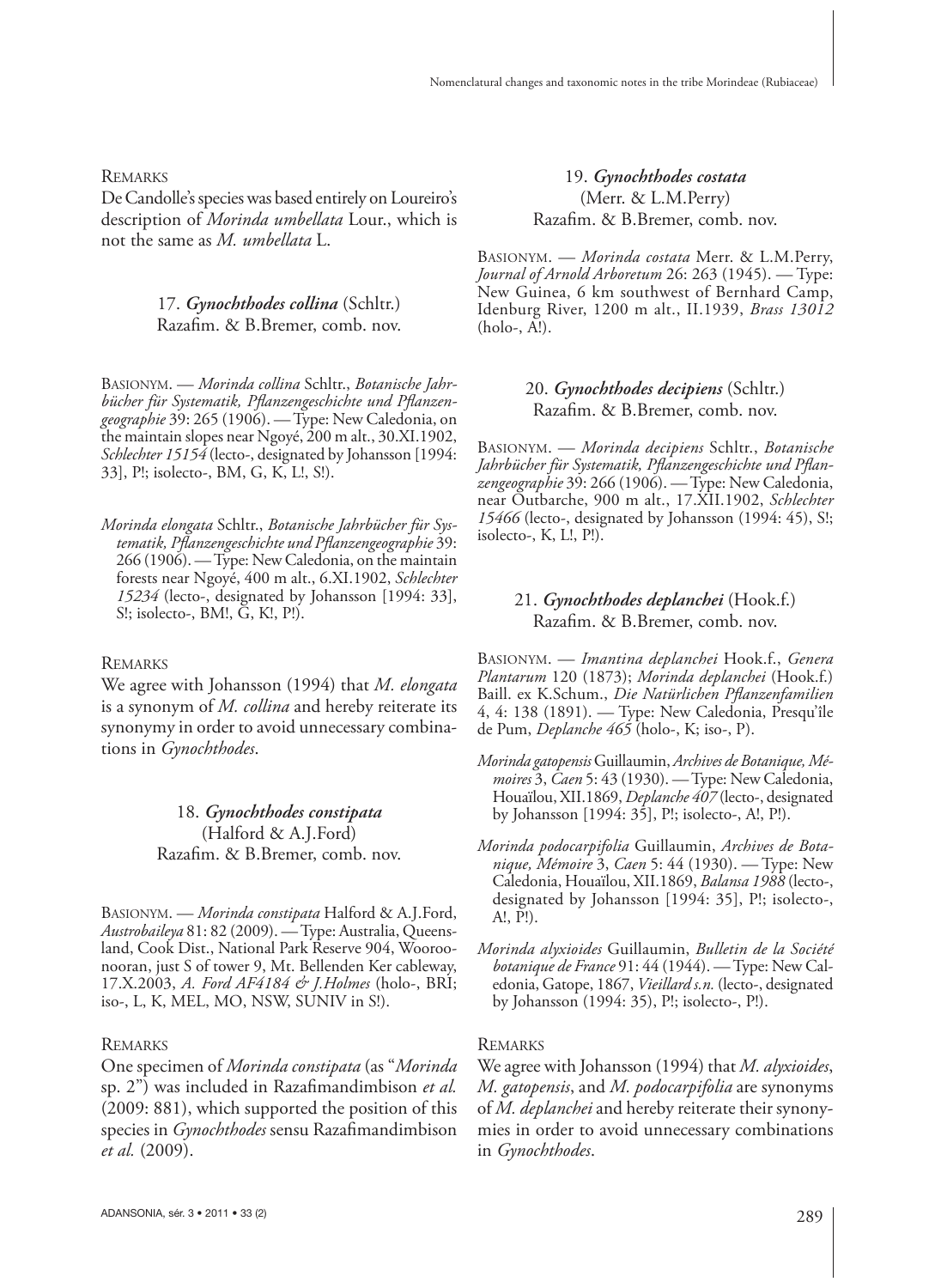22. *Gynochthodes elliptifolia* (Quisumb. & Merr.) Razafim. & B.Bremer, comb. nov.

BASIONYM. — *Morinda elliptifolia* Quisumb. & Merr., *Philippine Journal of Science* 37: 204 (1928). — Type: Philippines, Mindanao, Davao Prov., Galintan, 250 m alt., 24.VI.1927, *Ramos & Edaño B.S. 48909* (holo-, BR; iso-, NY!).

# 23. *Gynochthodes elmeri* (Merr.) Razafim. & B.Bremer, comb. nov.

BASIONYM. — *Morinda elmeri* Merr., *University of California Publications in Botany* 15: 297 (1929). — Type: Philippines, near Tawao, *Elmer 21114* (holo-, UC; iso-, F!, NY!, S!).

# 24. *Gynochthodes gjellerupii* (Valeton) Razafim. & B.Bremer, comb. nov.

BASIONYM. — *Morinda gjellerupii* Valeton, *Botanische*  Jahrbücher für Systematik, Pflanzengeschichte und Pflan*zengeographie* 61: 152 (1927). — Type: New Guinea, *Hellwig 282* (holo-, BO).

# 25. *Gynochthodes glaucescens* (Schltr.) Razafim. & B.Bremer, comb. nov.

BASIONYM. — *Morinda glaucescens* Schltr., *Botanische*  Jahrbücher für Systematik, Pflanzengeschichte und Pflanzen*geographie* 39: 267 (1906). — Type: New Caledonia, on the mountain slopes near Ngoyé, 300 m alt.,17.XI.1902, *Schlechter 15354* (lecto-, designated by Johansson [1994: 43], P!; isolecto-, BM, K).

*Morinda schumanniana* Schltr., *Botanische Jahrbücher für*  Systematik, Pflanzengeschichte und Pfanzengeographie 39: 268 (1906). — Type: New Caledonia, on the mountain slopes near Ngoyé, 300 m alt., 17.XI.1902, *Schlechter 15359* (lecto-, designated by Johansson [1994: 43], P!).

# **REMARKS**

We agree with Johansson (1994) that *M. schummaniana* is a synonym of *M. glaucescens* and hereby reiterate its synonymy in order to avoid unnecessary combinations in *Gynochthodes*.

# 26. *Gynochthodes glomerata* (Blume) Razafim. & B.Bremer, comb. nov.

BASIONYM. — *Sphaerophora glomerata* Blume, *Museum Botanicum Lugduno-Batavum sive stirpium Exoticarum* 1: 179, f. 38 (1850); *Morinda glomerata* (Blume) Miq., *Flora van Nederlandsch Indië* 2: 247 (1857). — Type: New Guinea, herb. Blume, *Zippelius s.n.* (lecto-, designated by Johansson [1994: 15], L!).

*Sphaerophora gemella* Blume, *Museum Botanicum Lugduno-Batavum sive stirpium Exoticarum* 1: 179, f. 36 (1850); *Morinda gemella* (Blume) Miq., *Flora van Nederlandsch Indië* 2: 247 (1857), syn. nov. — Type: Novâ Guineâ, herb. Blume, *Zippelius s.n.*  (holo-, L!).

# 27. *Gynochthodes grayi* (Seem.) Razafim. & B.Bremer, comb. nov.

BASIONYM. — *Morinda grayi* Seem., *Flora Vitiensis* 130 (1866). — Type: Fiji, U.S. Expl. Exped., 1840, *U.S. Expl. Exped. 62353* (holo-, US; iso-, K, P).

# 28. *Gynochthodes hainanensis* (Merr. & F.C.How) Razafim. & B.Bremer, comb. nov.

BASIONYM. — *Morinda hainanensis* Merr. & F.C.How, *Sunyatsenia* 5: 188 (1940). — Type: Po-Ting Distr., Tai-Ping Kong, Chang-Sha Village, 330 m alt., 28.V.1935, *F. C. How 72652* (holo-, A!; iso-, NY!).

> 29. *Gynochthodes hirtella* (Merr. & L.M.Perry) Razafim. & B.Bremer, comb. nov.

BASIONYM. — *Morinda hirtella* Merr. & L.M.Perry, *Journal of Arnold Arboretum* 26: 264 (1945). — Type: New Guinea, *Brass 7984* (holo-, BM!; iso-, A!, L!).

# 30. *Gynochthodes hispida* (K.M.Wong) Razafim. & B.Bremer, comb. nov.

BASIONYM. — *Morinda hispida* K.M.Wong, *Malayan Nature Journal* 41: 269 (1987). — Type: Malaysia Peninsula, Johore, Padang Temambun, sandstone plateau, 600 m alt., 27.IV.1986, *Wong & Saw 34334* (holo-, KEP).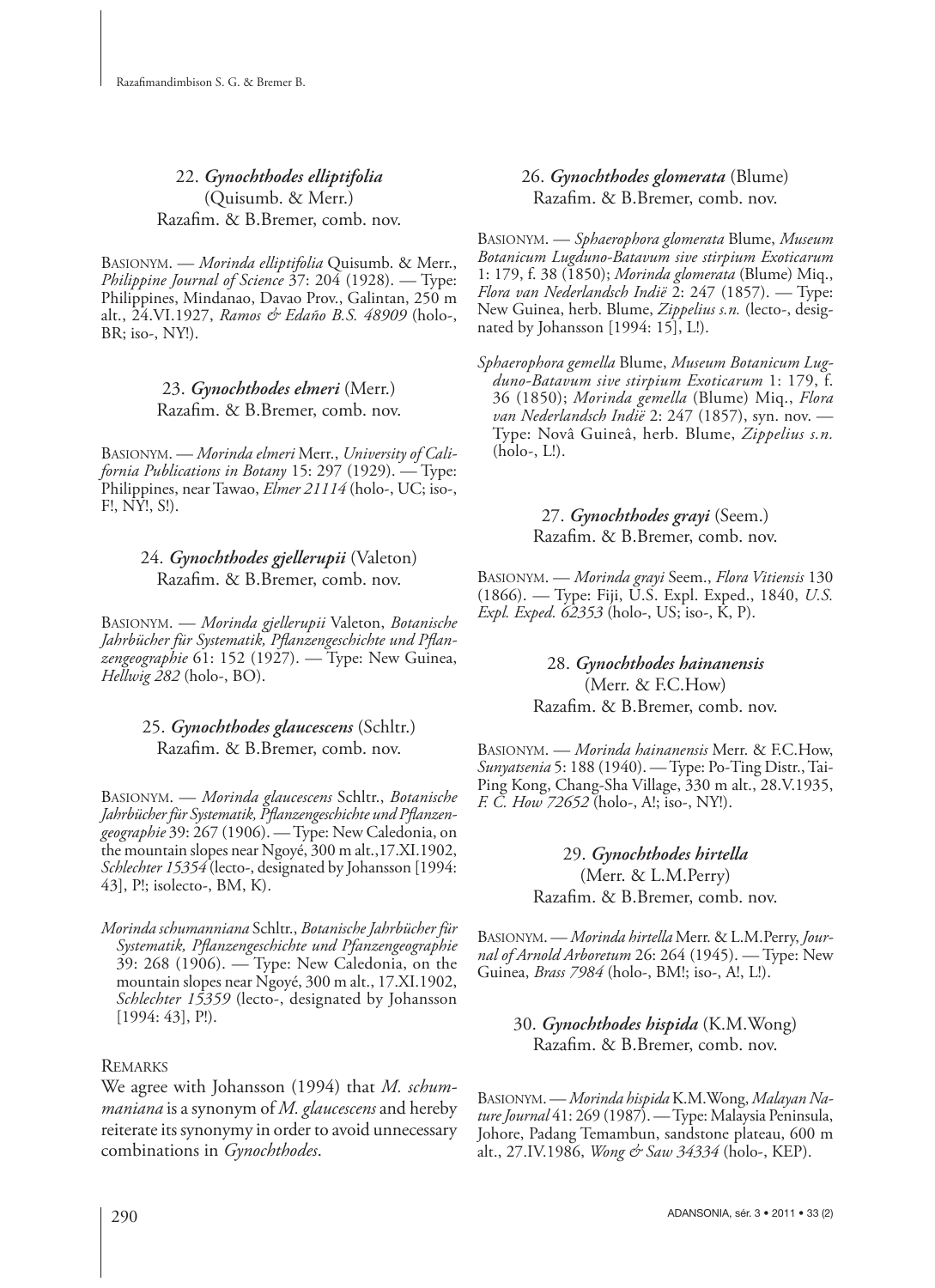### 31. *Gynochthodes hollrungiana* (Valeton) Razafim. & B.Bremer, comb. nov.

BASIONYM. — *Morinda hollrungiana* Valeton, *Botanische*  Jahrbücher für Systematik, Pflanzengeschichte und Pflan*zengeographie* 61: 153 (1927). — Type: New Guinea, Kaiser-Wilhems-Land, *Hollrung s.n*. (holo-, ?).

#### **REMARKS**

We have not been able to trace the original material. According to Stafleu & Cowan (1986: 649), the type specimen may be located at BO. We made a request to this herbarium without success.

#### 32. *Gynochthodes howiana* (S.Y.Hu) Razafim. & B.Bremer, comb. nov.

BASIONYM. — *Morinda howiana* S.Y.Hu, *Journal of Arnold Arboretum* 32: 400 (1951). — Type: China, Hainan, Poting, 14.IV.1935, *F. C. How 71911* (lecto-, designated by Liu & Zhang [2008: 578], A!).

#### 33. *Gynochthodes hupehensis* (S.Y.Hu) Razafim. & B.Bremer, comb. nov.

BASIONYM. — *Morinda hupehensis* S.Y.Hu, *Journal of Arnold Arboretum* 32: 400 (1951). — Type: China, Hupeh, En-shih, *H. C. Chow 1818* (holo-, A!).

### 34. *Gynochthodes jackiana* (Korth.) Razafim. & B.Bremer, comb. nov.

BASIONYM. — *Morinda jackiana* Korth., *Nederlandsch Kruidkundig Archief* 2, 2: 227 (1851). — Type: Indonesia, Borneo, *Korthals s.n.* (holo-, L; iso-, A!).

### 35. *Gynochthodes jasminoides* (A.Cunn.) Razafim. & B.Bremer, comb. nov.

BASIONYM. — *Morinda jasminoides* A.Cunn., *Botanical Magazine* 61: t. 3351 (1834). — Type: Australia, Colony of Port Jackson, *Cunningham s.n.* (holo-, K).

36. *Gynochthodes kanalensis* (Baill. ex Guillaumin) Razafim. & B.Bremer, comb. nov.

BASIONYM. — *Morinda kanalensis* Baill., *Annales de l'Institut botanico-géologique colonial de Marseille* 2: 172 (1911), nom. nud.; *Morinda kanalensis* Baill., *Bulletin du Muséum national d'Histoire naturelle*, sér. 2, 1: 118 (1929), nom. nud.; *Morinda kanalensis* Baill. ex Guillaumin, *Archives de Botanique, Mémoires* 3, *Caen* 5: 43 (1930). — Type: New Caledonia, Mt. Humboldt, 12.X.1869, *Balansa 1987* (lecto-, designated by Johansson (1994: 53), P!; isolecto-, P!).

### 37. *Gynochthodes lacunosa* (King & Gamble) Razafim. & B.Bremer, comb. nov.

BASIONYM. — *Morinda lacunosa* King & Gamble, *Journal of the Asiatic Society of Bengal* 73: 87 (1904). — Types: Perak, *King's collector 4320*, *King's collector 6030*, *King's collector 8254* (Syn-, CAL).

### 38. *Gynochthodes leparensis* (Valeton) Razafim. & B.Bremer, comb. nov.

BASIONYM. — *Morinda leparensis* Valeton, *Icones Bogorienses* 4: t. 362 (1913). — Type: Lepar, *Teysmann, Hortus Bogor, cult. XVII C 102* (holo-, L!).

### 39. *Gynochthodes leptocalama* (Wernham) Razafim. & B.Bremer, comb. nov.

BASIONYM. — *Morinda leptocalama* Wernham, *Journal of Botany, British & Foreign. London* 56: 77 (1918). — Type: New Guinea, Mt. Gawada, 4000 ft., *Forbes 864* (holo-, BM!; iso-, K, L!).

### 40. *Gynochthodes litseifolia* (Y.Z.Ruan) Razafim. & B.Bremer, comb. nov.

BASIONYM. — *Morinda litseifolia* Y.Z.Ruan., *Flora Reipublicae Popularis Sinicae* 71: 335 (1999). — Type: China, Jiangxi, Jiangang-mountain, 1300 m alt., 09.VII.1965, *S. S. Lai 3488* (holo-, IBSC).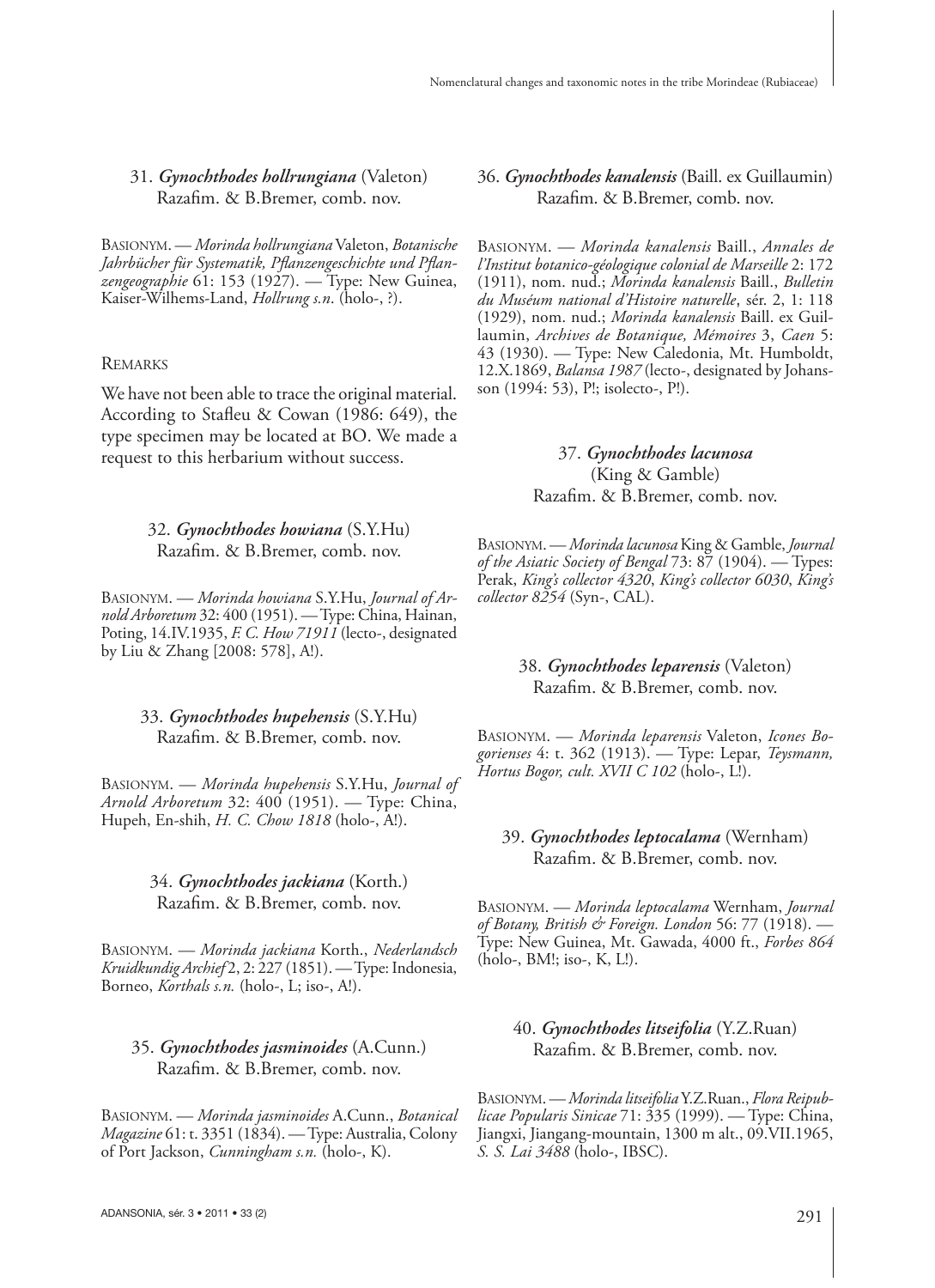# 41. *Gynochthodes micrantha* (Valeton) Razafim. & B.Bremer, comb. nov.

BASIONYM. — *Morinda micrantha* Valeton, *Botanische*  Jahrbücher für Systematik, Pflanzengeschichte und Pflan*zengeographie* 61: 153 (1927). — Type: New Guinea, 800 m alt., VIII.1910, *L. Schultze 43* (holo-, ?).

# **REMARKS**

We have not been able to trace the original material. According to Stafleu & Cowan (1986: 649), the type specimen may be located at BO. We made a request to this herbarium without success.

### 42. *Gynochthodes microcephala* (Bartl. ex DC.) Razafim. & B.Bremer, comb. nov.

BASIONYM. — *Morinda microcephala* Bartl. ex DC., *Prodromus* 4: 449 (1830). — Type: Phillipines, Luzon Island, *T. Haenke s.n.* (holo-, G-DC!).

# 43. *Gynochthodes mollis* (A.Gray) Razafim. & B.Bremer, comb. nov.

BASIONYM. — *Morinda mollis* A.Gray, *Proceedings of the American Academy of Arts and Sciences* 4: 41 (1860). — Type: Fiji, U.S. Expl. Exped. *62377* (holo-, US; iso-, K, NY!).

*Morinda candollei* Montrouz. var. *villosa* Guillaumin, *Archives de Botanique*, *Mémoires* 3, *Caen* 5: 42 (1930), syn. nov. — Type: New Caledonia, Gatope, *Vieillard 2741* pro parte (lecto-, designated by Johansson [1994: 27], P!).

# 44. *Gynochthodes montana* (J.T.Johanss.) Razafim. & B.Bremer, comb. nov.

BASIONYM. — *Morinda montana* J.T.Johanss., *Opera Botanica* 122: 49 (1994). — Type: New Caledonia, Mont Panié, 1400 m alt., 28.XI.1983, *McPherson 6090* (holo-, MO; iso-, S!).

# 45. *Gynochthodes myrtifolia* (A.Gray) Razafim. & B.Bremer, comb. nov.

BASIONYM. — *Morinda myrtifolia* A.Gray, *Proceedings of the American Academy of Arts and Sciences* 4: 41 (1860); *Morinda myrtifolia* A.Gray var. *myrtifolia*  (autonym used by J.T.Johanss., *Opera Botanica* 122: 55 [1994]). — Type: Fiji, *U.S. Expl. Exped. 62351* (holo-, US; iso-, K, NY!).

- *Morinda forsteri* Seem., *Flora Vitiensis* 129 (1866). Type: Society Islands, *J. R. & G. Forster s.n.* (lecto-, designated by Smith & Darwin [1988: 333], K; isolecto-, BM).
- *Morinda choriophylla* Baill., *Adansonia s.n.* 12: 246 (1879); *Morinda myrtifolia* A.Gray var. *choriophylla* (Baill.) J.T.Johnss., *Opera Botanica* 122: 57 (1994). — Type: New Caledonia, à l'embouchure de la rivière du Houaïlou, XII.1869, *Balansa 1989* (lecto-, designated by Johansson [1994: 57], P!; isolecto-, K, P!).
- *Morinda glandulosa* Merr., *Philippine Journal of Science. Section C, Botany* 9: 146 (1914); *Morinda umbellata* L. var. *glandulosa* Merr., *Occasional Papers of Bernice Pauahi Bishop Museum of Polynesian Ethnology and Natural History* 15: 220 (1940). — Type: Marianas Islands, Tumon Road, XI.1911, *Guam Experiment Station 37, J. B. Thompson 376* (lecto-, designated by Johansson (1994: 55), NY!).
- *Morinda velutina* Guillaumin, *Archives de Botanique, Mémoires* 3, *Caen* 5: 44 (1930); *Morinda myrtifolia* A.Gray var. *velutina* (Guillaumin) J.T.Johanss., *Opera Botanica* 122: 59 (1994), syn. nov. —Type: New Caledonia, above Ouroué, near the mouth of Dotio, I.1872, *Balansa 3421* (lecto-, designated by Johansson (1994: 59), P!; isolecto-, A!, P!).
- *Morinda forsteri* Seem. subsp. *guillauminii* Däniker, *Vierteljahrsschrift der Naturforschenden Gesellschaft in Zürich 7*8: 465 (1933). — Type: New Caledonia, groves on the Nouméa peninsula, X.1870-I.1871, *Balansa 2992* (holo-, Z; iso-, P!).
- *Morinda myrtifolia* A.Gray var. *brevifolia* J.T.Johanss., *Opera Botanica* 122: 55 (1994). —Type: New Caledonia, Négropo, northern plateau of Mont Prokoméo, 700 m alt., 27.I.1972, *MacKee 24947* (holo-, P!).

# **REMARKS**

We agree with Johansson (1994) that *M. choriophylla*, *M. glandulosa*, and *M. forsteri* are synonyms of *M. myrtifolia* and hereby reiterate their synonymies in order to avoid unnecessary combinations in *Gynochthodes*.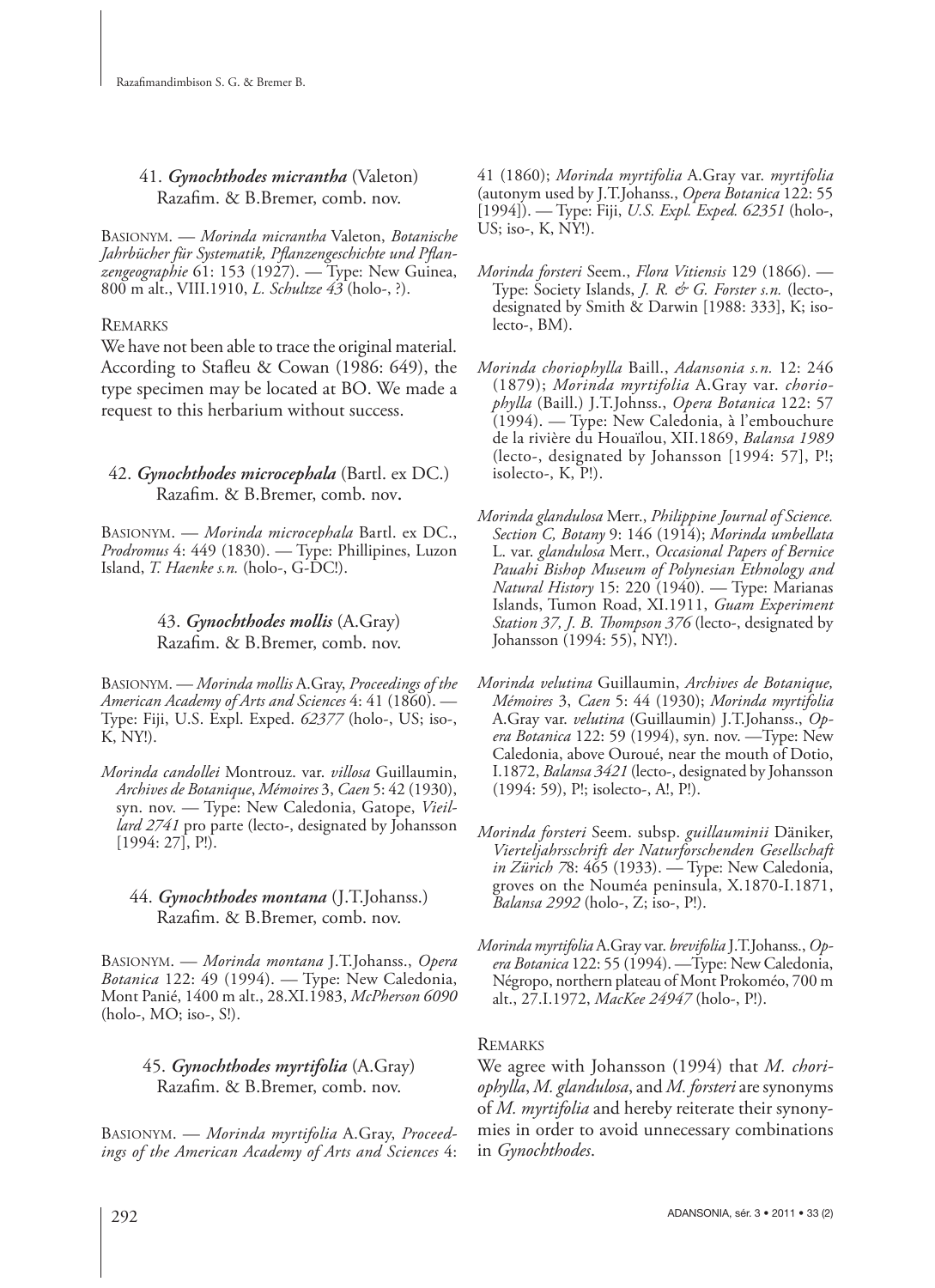#### 46. *Gynochthodes nanlingensis* (Y.Z.Ruan) Razafim. & B.Bremer, comb. nov.

BASIONYM. — *Morinda nanlingensis* Y.Z.Ruan, *Flora Reipublicae Popularis Sinicae* 71: 329 (1999). — Type: China, Hunan, Yizhang, 5.VI.1941, *Q. Liu 2948* (holo-, IBSC).

- *Morinda nanlingensis* Y.Z.Ruan var. *paucifl ora* Y.Z.Ruan, *Flora Reipublicae Popularis Sinicae* 71: 331 (1999), syn. nov. — Type: China, Zhejiang, Hanzhou, *X. Y. He 20528* (holo-, IBSC).
- *Morinda nanlingensis* Y.Z.Ruan var. *pilophora* Y.Z.Ruan, *Flora Reipublicae Popularis Sinicae* 71: 331 (1999), syn. nov. — Type: China, Hunan, Huitong, *Z. T. Li 2887* (holo-, IBSC).

### 47. *Gynochthodes neocaledonica* (S.Moore) Razafim. & B.Bremer, comb. nov.

BASIONYM. — *Lucinaea neocaledonica* S.Moore, *Journal of the Linnean Society*, Botany 45: 328 (1921); *Morinda neocaledonica* (S.Moore) Guillaumin, *Archives de Botanique, Mémoire* 3, *Caen* 3: 44 (1930). — Type: New Caledonia, Taom, 500 m alt., 2.XII.1914, *Compton 2304* (lecto-, designated by Johansson (1994: 27), BM; iso-, P!).

#### 48. *Gynochthodes nitida* (Merr.) Razafim. & B.Bremer, comb. nov.

BASIONYM. — *Morinda nitida* Merr., *Philippine Journal of Science* 17: 435 (1920, publ. 1921). — Type: Philippines, Bucas Grande Island, VI.1919, *Ramos & Pascasio BS 35074* (holo-, A!; iso-, US!).

### 49. *Gynochthodes oblongifolia* (Valeton) Razafim. & B.Bremer, comb. nov.

BASIONYM. — *Morinda oblongifolia* Valeton*, Botanische Jahrbücher für Systematik, Pfl anzengeschichte und Pfanzengeographie* 61: 153 (1927). — Type: New Guinea, 100 m alt., 22.V.1912, *Ledermann 7366* (holo-, ?).

#### REMARKS

We have not been able to trace the original material. According to Stafleu & Cowan (1986: 649), the type specimen may be located at BO. We made a request to this herbarium without success.

50. Gynochthodes officinalis (F.C.How) Razafim. & B.Bremer, comb. nov.

BASIONYM. - Morinda officinalis F.C. How, Acta Phyto*taxonomica Sinica* 7: 326-327 (1958). — Type: China, Kwangtung, Lofou Shan, 11.V.1930, *N. K. Chun 40965* (holo-, IBSC).

*Morinda offi cinalis* F.C.How var. *hirsuta* F.C.How, *Acta Phytotaxonomica Sinica* 7: 328 (1958), syn. nov. — Type: China, Hainan, Tungfang Hsien, 15.XII.1955, *Hainan Exped. 287* (holo-, IBSC).

> 51. *Gynochthodes oligocephala* (Merr. & L.M.Perry) Razafim. & B.Bremer, comb. nov.

BASIONYM. — *Morinda oligocephala* Merr. & L.M.Perry, *Journal of Arnold Arboretum* 26: 265 (1945). — Type: New Guinea, Tarar, Wassi Kussa River, XII.1936, *Brass 8490* (holo-, A; iso-, BM!, L!, NY!).

#### 52. *Gynochthodes parvifolia* (Bartl. ex DC.) Razafim. & B.Bremer, comb. nov.

BASIONYM. — *Morinda parvifolia* Bartl. ex DC., *Prodromus* 4: 449 (1830). — Type: Philippines, Manila, 1.XII.1912, *T. Haenke s.n.* (holo- PR or PRC?; iso- MO!).

*Morinda cumingiana* S.Vidal, *Phanerogamae Cumingianae Philippinarum*: 184 (1885); *Lucinaea cumingiana* S.Vidal, *Phanerogamae Cumingianae Philippinarum*: 216 (1885), syn. nov. — Type: Philippines, Albay Prov., *H. Cuming 1242* (holo-, BM; iso-, L).

#### REMARKS

The holotype of *Gynochthodes parvifolia* is not found at G-DC herbarium or G herbarium. De Candolle (1830) referred to the Haenke herbarium, where he himself saw the type specimen. So, it is possible that the holotype is at PR or PRC herbarium, where the collections of Haenke are housed. We made requests from these herbaria without success.

### 53. *Gynochthodes phyllireoides* (Labill.) Razafim. & B.Bremer, comb. nov.

BASIONYM. — *Morinda phyllireoides* Labill., *Sertum austrocaledonicum* 49: t. 49 (1825). — Type: New Caledonia,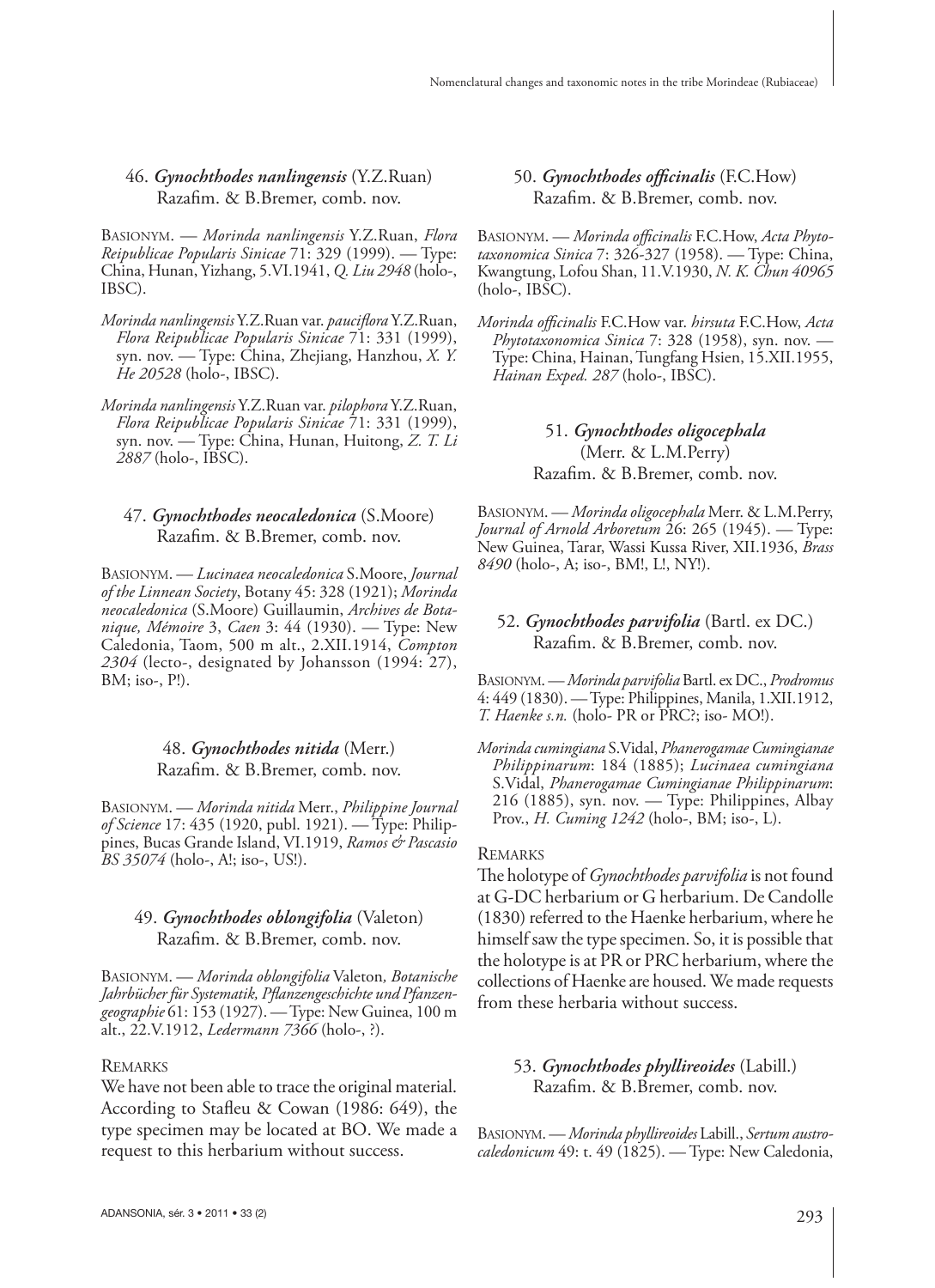probably Balade, 1793, *Labillardière s.n.* (lecto-, designated by Johansson (1994: 37), P!; iso-, BM, G, G-DC, K).

- *Morinda vieillardii* Baill., *Adansonia s.n*. 12: 230 (1879). Type: New Caledonia, Wagap, 1861, *Vieillard 719* pro parte (lecto-, designated by Johansson (1994: 37), P!; isolecto-; P!).
- *Morinda fallax* Schltr., *Botanische Jahrbücher für Systematik, Pfl anzengeschichte und Pfl anzengeographie* 39: 267 (1906). — Type: New Caledonia, in the mountain forests near Yaouhé, 400 m alt., 15.X.1902, *Schlechter 15034* (lecto-, designated by Johansson (1994: 37), P!; isolecto-, BM, G, K, L!, P!, Z).
- *Morinda ligustrina* S.Moore, *Journal of the Linnean Society, Botany* 14: 335 (1921). — Type: New Caledonia, Ignambi, 1400 m alt., 01.VIII.1914, *Compton 1580* (holo-, BM).

### REMARKS

We agree with Johansson (1994) that *M. fallax*, *M. ligustrina*, and *M. vieillardi* are synonyms of *M. phyllireoides* and hereby reiterate their synonymies in order to avoid unnecessary combinations in *Gynochthodes*.

### 54. *Gynochthodes platyphylla* (Merr.) Razafim. & B.Bremer, comb. nov.

BASIONYM. — *Morinda platyphylla* Merr., *Philippine Journal of Science* 11: 33 (1916). — Type: Sorsogon Prov., Luzon Island, VIII.1915, *M. Ramos BS 23414* (holo-, A!; iso-, BISH!, L!, NY!; US!).

# 55. *Gynochthodes podistra* (Halford & A.J.Ford) Razafim. & B.Bremer, comb. nov.

BASIONYM. — *Morinda podistra* Halford & A.J.Ford, *Austrobaileya* 6: 895 (2004). — Type: Australia, Queenland, Cook District, Daintree River National Park, Black Mountain area, Daintree River headwaters, 25.V.1998, *P. I. Forster PIF22959, R. Jago, R. Jensen & R. Booth* (holo-, BRI).

# 56. *Gynochthodes polyneura* (Miq.) Razafim. & B.Bremer, comb. nov.

BASIONYM. — *Morinda polyneura* Miq., *Flora van Nederlandsch Indië* 2: 244 (1857). — Types: *Horsfield s.n.* (syn-, BM, K, U in L), *Junghuhn s.n*. (syn-, L, U in L).

### 57. Gynochthodes pubiofficinalis (Y.Z.Ruan) Razafim. & B.Bremer, comb. nov.

BASIONYM. — *Morinda pubiofficinalis* Y.Z.Ruan, *Flora Reipublicae Popularis Sinicae* 71: 334 (1999). — Type: China, Guizhou, Tongren, *Tsiang 5990* (holo-, IBSC).

### 58. *Gynochthodes reticulata* (Valeton) Razafim. & B.Bremer, comb. nov.

BASIONYM. — *Lucinaea reticulata* Valeton, *Contribution to the Phytogeography and Flora of the Arfak Mountains* 180 (1917); *Morinda reticulata* (Valeton) Valeton, *Botanische Jahrbücher für Systematik, Pfl anzengeschichte und Pfanzengeographie* 61: 152 (1927). — Type: New Guinea, Irian Jaya, Arfak Mts, Angi lakes, 7000 ft, *Gibbs 5580* (holo-, BM!).

# 59. *Gynochthodes retropila* (Halford & A.J.Ford) Razafim. & B.Bremer, comb. nov.

BASIONYM. — *Morinda retropila* Halford & A.J.Ford, *Austrobaileya* 81: 85 (2009). — Type: Australia, Wooroonooran National Park, start of Bartle Frere walking track, 27.XI.2001, *P.I.Forster PIF27757 & A.M.Young* (holo-, BRI).

### **REMARKS**

One specimen of *Morinda retropila* (as *Morinda* sp. 1) was included in Razafimandimbison *et al.* (2009), which supported the position of this species in *Gynochthodes* sensu Razafimandimbison et al. (2009).

# 60. *Gynochthodes retusa* (Poir.) Razafim. & B.Bremer, comb. nov.

BASIONYM. — *Morinda retusa* Poir., *Encyclopédie méthodique*, *Botanique Supplément* 4: 316 (1797). — Type: Madagascar, *unknown s.n.* (holo-, P-LA).

# 61. *Gynochthodes ridleyi* (King & Gamble) Razafim. & B.Bremer, comb. nov.

BASIONYM. — *Morinda umbellata* L. var. *ridleyi* King & Gamble, *Journal of the Asiatic Society of Bengal*, Part 2, *Natural History* 73: 88 (1904); *Morinda ridleyi* (King & Gamble) Ridl., *Flora of the Malay Peninsula* 2: 118 (1923). — Types: Singapore, in Botanic Garden Jungle, *Ridley 5668*, *Ridley 6470*, *Ridley 6471*, and *Ridley 6916* (Syn-, K).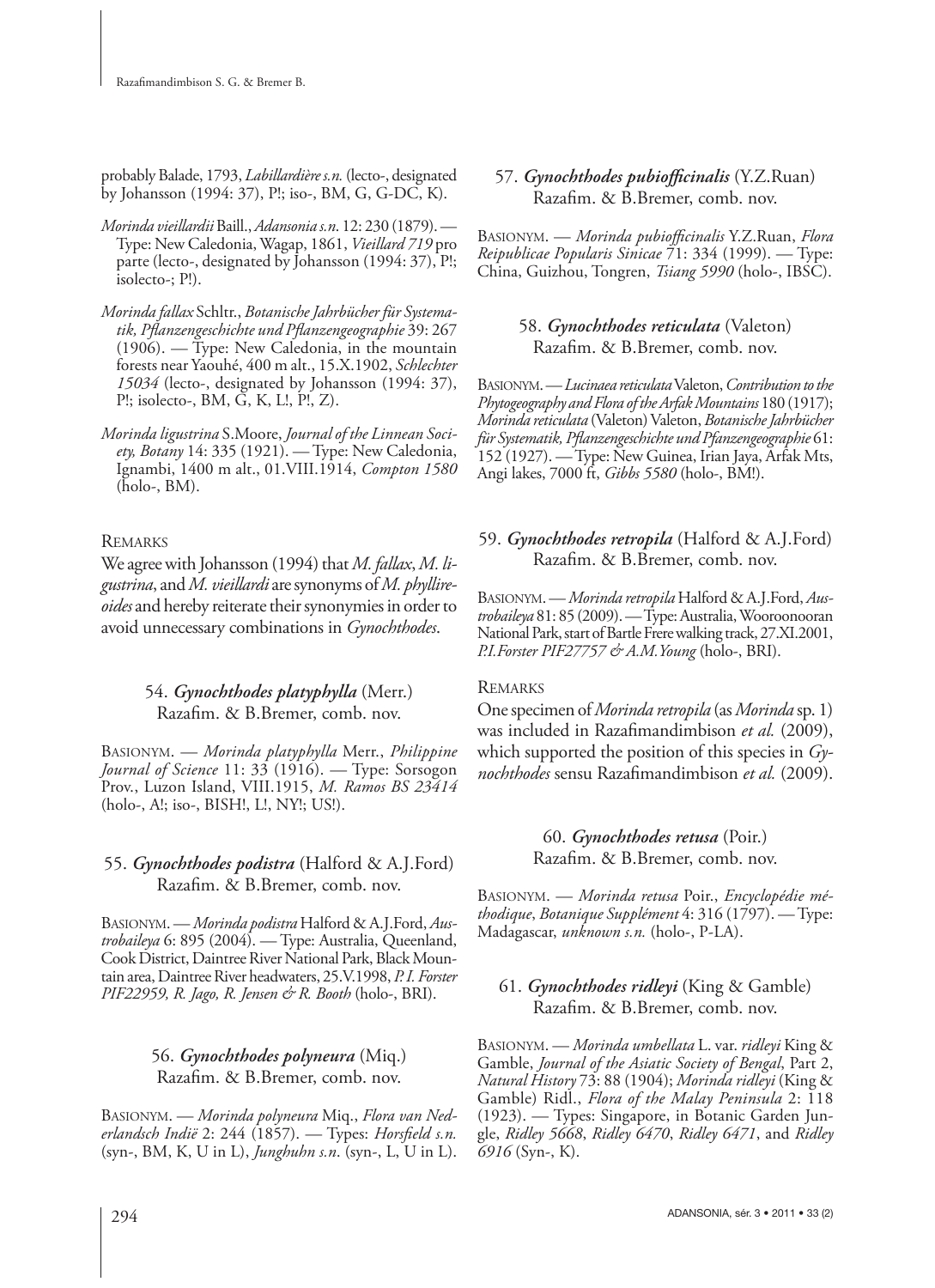62. *Gynochthodes rigida* (Miq.) Razafim. & B.Bremer, comb. nov.

BASIONYM. — *Morinda rigida* Miq., *Flora van Nederlandsch Indië* 2: 246 (1857). — Type: Indonesia, Sumatra, near Sibogo, *Teysmann s.n*. (lecto-, designated by Johansson  $(1994: 15)$ , U in L).

# 63. *Gynochthodes rugulosa* (Y.Z.Ruan) B.Bremer, comb. nov.

BASIONYM. — *Morinda rugulosa* Y.Z.Ruan, *Flora Reipublicae Popularis Sinicae* 71: 328 (1999). — Type: China, Guangxi, Gongcheng, 13.VII.1931, *S. S. Sin. 128651* (holo-, IBSC).

### 64. *Gynochthodes sarmentosa* (Blume) Razafim. & B.Bremer, comb. nov.

BASIONYM. — *Morinda sarmentosa* Blume, *Bijdragen tot de Flora van Nederlandsch Indië* 1006 (Oct. 1826-Nov. 1827). — Type: Indonesia, Java, *Blume s.n*. (holo-, L!).

*Morinda sarmentosa* Blume var. *puberula* Miq., *Flora van Nederlandsch Indië* 2: 245 (1857), syn. nov. — Type: Indonesia, Java, *Horsfield s.n.* (holo-, L or U in L?).

### 65. *Gynochthodes scabrifolia* (Y.Z.Ruan) Razafim. & B.Bremer, comb. nov.

BASIONYM. — *Morinda scabrifolia* Y.Z.Ruan, *Flora Reipublicae Popularis Sinicae* 71: 332 (1999). — Type: China, Yunnan, Bingbian, *China-Soviet Union Exped. 3515* (holo-, IBSC).

> 66. *Gynochthodes shuanghuaensis* (C.Y.Chen & M.S.Huang) Razafim. & B.Bremer, comb. nov.

BASIONYM. — *Morinda shuanghuaensis* C.Y.Chen & M.S.Huang, *Acta Phytotaxonomica Sinica* 14: 70-71 (1976). — Type: China, Guangdong, Wuhua, 25.X.1975, *Baji Expedition 045* (holo-, IBSC).

67. *Gynochthodes subcaudata* (Valeton) Razafim. & B.Bremer, comb. nov.

BASIONYM. — *Morinda subcaudata* Valeton, *Botanische*  Jahrbücher für Systematik, Pflanzengeschichte und Pfanzen*geographie* 61: 154 (1927). — Types: *Ledermann 9069*, *9885*, *9925* (syn-, ?).

### **REMARKS**

We have not been able to trace the original material. According to Stafleu & Cowan (1986: 649), the type specimens may be located at BO. We made a request to this herbarium without success.

### 68*. Gynochthodes triandra* (S.Moore) Razafim. & B.Bremer, comb. nov.

BASIONYM. — *Morinda triandra* S.Moore, *Journal of Botany* 61 *(Supplement)*: 25 (1923). — Type: Sogere, *Forbes 487* (holo-, BM).

### 69. *Gynochthodes trimera* (Hillebr.) Razafim & B.Bremer, comb nov.

BASIONYM. — *Morinda trimera* Hillebr., *Flora Hawaiian Islands* 177 (1888). — Type: Hawaiian Islands, east Maui, Hamakua, *J. M. Lydgate s.n*. (holo-, BISH!).

- *Morinda sandwicensis* O.Deg., *Flora Hawaiiensis* 332 (1936); *Morinda sandwicensis* O.Deg. var. *sandwicensis*, (autonym used by H.St.John, *Pacific Science* 33 (4): 372 [1979, publ. 1980]), syn. nov. — Type: Hawaiian Island, Waianae Mts. 10.VII.1932, *O. Degener, K. Park, & Y. Nitta 9423* (holo-, BISH!; iso-, MO!, NY!).
- *Morinda lainaiensis* H.St.John, *Pacific Science* 33 (4): 369 (1979, publ. 1980), syn. nov. — Type: Hawaiian Islands, Lanai Island, Kahinahina, 14.VI.1915, *G. C. Mubro 262* (holo-, BISH!).
- *Morinda sandwicensis* O.Deg. var. *glabrata* (O.Deg.) H.St. John, *Pacific Science* 33 (4): 372 (1979, publ. 1980); *Morinda sandwicensis* O.Deg. f. *glabrata* O.Deg., *Flora Hawaiiensis*, Family 332 (1936), syn. nov. — Type: Hawaiian Islands, Waianae Mts., 13.V.1932, *O. Degener, K. Park, D. Topping, & O. Swezey 4150* (holo-, BISH!; iso-, NY).
- *Morinda sandwicensis* O.Deg. var. *hosakae* H.St.John, *Pacific Science* 33 (4): 374 (1979, publ. 1980), syn. nov. — Type: Hawaiian Islands, Oahu Island, Koolau Range,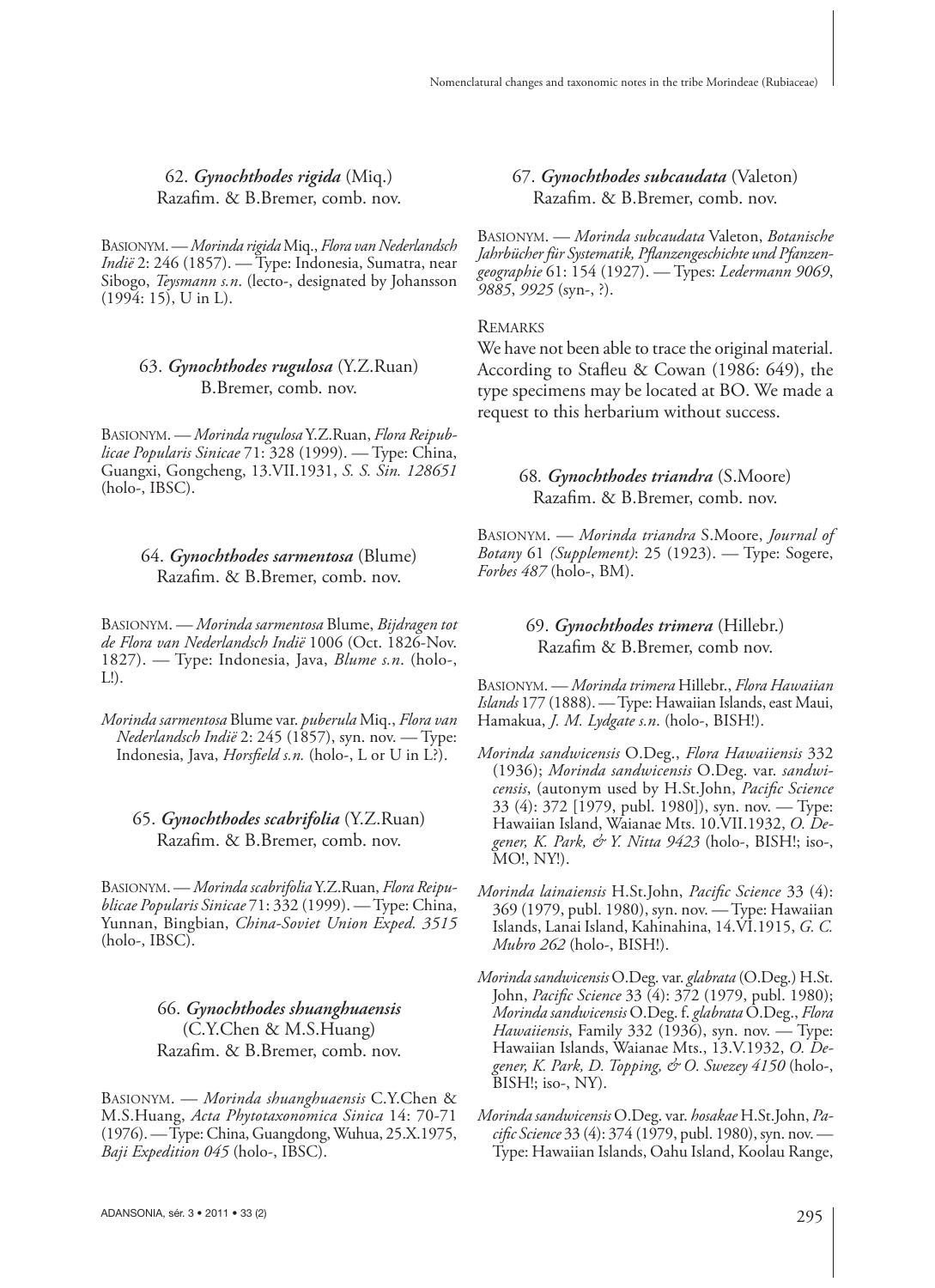16.IV.1923, *E. Y. Hosaka 963* (holo-, BISH!; isotype, NTBG!).

*Morinda waikapuensis* H.St.John, *Pacific Science* 33 (4): 376 (1979, publ. 1980), syn. nov. — Type: Hawaiian Islands, Maui Island, Waikapu Valey, VI.1910, *C. N. Forbes 133.M* (holo-, BISH!).

# **REMARKS**

*Morinda trimera* is one of the two arborescent species of *Morinda* that we transferred to *Gynochthodes* sensu Razafimandimbison *et al.* (2009) based on Razafimandimbison & Bremer (unpubl. data) analyses based on combined nrETS, nrITS, rps16, and trnT-F data. The range of its flowers length also falls within that of *Gynochthodes*. We consider *M. lainaiensis*, *M. sandwicensis*, and *M. waikapuensis*  to be synonyms of *M. trimera* and hereby provide their synonymies in order to avoid unnecessary combinations in *Gynochthodes*.

70. *Gynochthodes truncata* (J.T. Johanss.) Razafim. & B.Bremer, comb. nov.

BASIONYM. — *Morinda truncata* J.T.Johanss., *Opera Botanica* 122: 41 (1994). — Type: New Caledonia, sommet nord du Mt Kaala, 1000-1050 m alt., 25.XII.1966, *MacKee 16146* (holo-, P!).

# 71. *Gynochthodes umbellata* (L.) Razafim. & B.Bremer, comb. nov.

BASIONYM. — *Morinda umbellata* L., *Species Plantarum* 176 (1753). — Type: *Herb. Hermann* 3: 11, no. 81 (BM-000621833) (lecto-, designated by Smith & Darwin [1988: 333], BM).

- *Morinda padavara* Juss. ex Schult., *Systema Vegetabilium* 5: 216 (1819), syn. nov. — Type: *Malabar s.n.* (lecto-, designated here, P-JU!).
- *Morinda scandens* Roxb., *Flora of India* 2: 201 (1824), syn. nov. — Type: drawing nº 2570 in *Icones Roxburghinae* (holo-, K).
- *Morinda umbellata* L. var. *scortechinii* King & Gamble, *Journal of the Asiatic Society of Bengal*, Part 2*. Natural History* 73: 88 (1904); *Morinda scortechinii* (King & Gamble) Ridl., *Flora of the Malay Peninsula* 2: 118 (1923), syn. nov. — Type: *Scortechini 2015* (holo-, K).
- *Morinda umbellata* L. var. *tonkinensis* Pit., in Lecomte H. & Humbert H., *Flore Générale de l' Indochine* 3: 323 (1924), syn. nov. — Type: Vietnam, Lang-bian, *A. Chevalier s.n*. (lecto-, designated here, P!).
- *Morinda umbellata* L. var*. accuminatissima* Valeton, *Botanische Jahrbücher für Systematik, Pfl anzengeschichte und Pfanzengeographie* 61: 153 (1927), syn. nov. — Type: New Guinea, 850 m atl., *Ledermann 9331* (holo-, ?).
- *Morinda boninensis* Ohwi, *Feddes Repertorium* 36: 57 (1934); *Morinda umbellata* L. var. *boninensis* (Ohwi) T.Yamaz., *Journal of Japanese Botany* 61: 343 (1986), syn. nov. — Type: *S. Nishimura s.n.* (holo-, TO).
- *Morinda umbellata* L. var. *archboldiana* Fosberg, *Sargentia* 1: 123 (1942), syn. nov. — Type: Fiji, Viti Levu, Serua, vicinity of Ngaloa, Thulanuku, dense forest, 30 m alt., 29.IV.1941, *Degener 15115* (holo-, US!; iso-, A!, NY!, S!).
- *Morinda umbellata* L. var. *forsteri* Seem., *Sargentia* 1: 123 (1942), syn. nov. — Type: Society Islands, *J. R. & G. Forsteri s.n.* (lecto-, designated by Smith & Darwin (1988: 333), K!; isolecto-, BM!).
- *Morinda umbellata* L. var. *hahazimensis* T.Yamaz., *Journal of Japanese Botany* 61: 343 (1986), syn. nov. — Type: Japan, Hahazima Island, 15.VII.1920, *T. Nakai s.n.* (holo-, TI).
- *Morinda umbellata* L. var. *obovata* Y.Z.Ruan, *Flora Reipublicae Popularis Sinicae* 71: 325 (1999), syn. nov. — Type: China, Guangdong, *Fengshun & G. Li 201473* (holo-, IBSC).

# **REMARKS**

We have not been able to trace the original material of *Morinda umbellata* L. var. *accuminatissima* Valeton. According to Stafleu and Cowan (1986: 649), the type specimen may be located at BO, P, and U. We made requests to these herbaria without success.

> 72. *Gynochthodes villosa* (Hook.f.) Razafim. & B.Bremer, comb. nov.

BASIONYM. — *Morinda villosa* Hook.f., *Flora of British India* 3: 158 (1880). — Type: *Wallich' Cat. 8425* (holo-, K-W).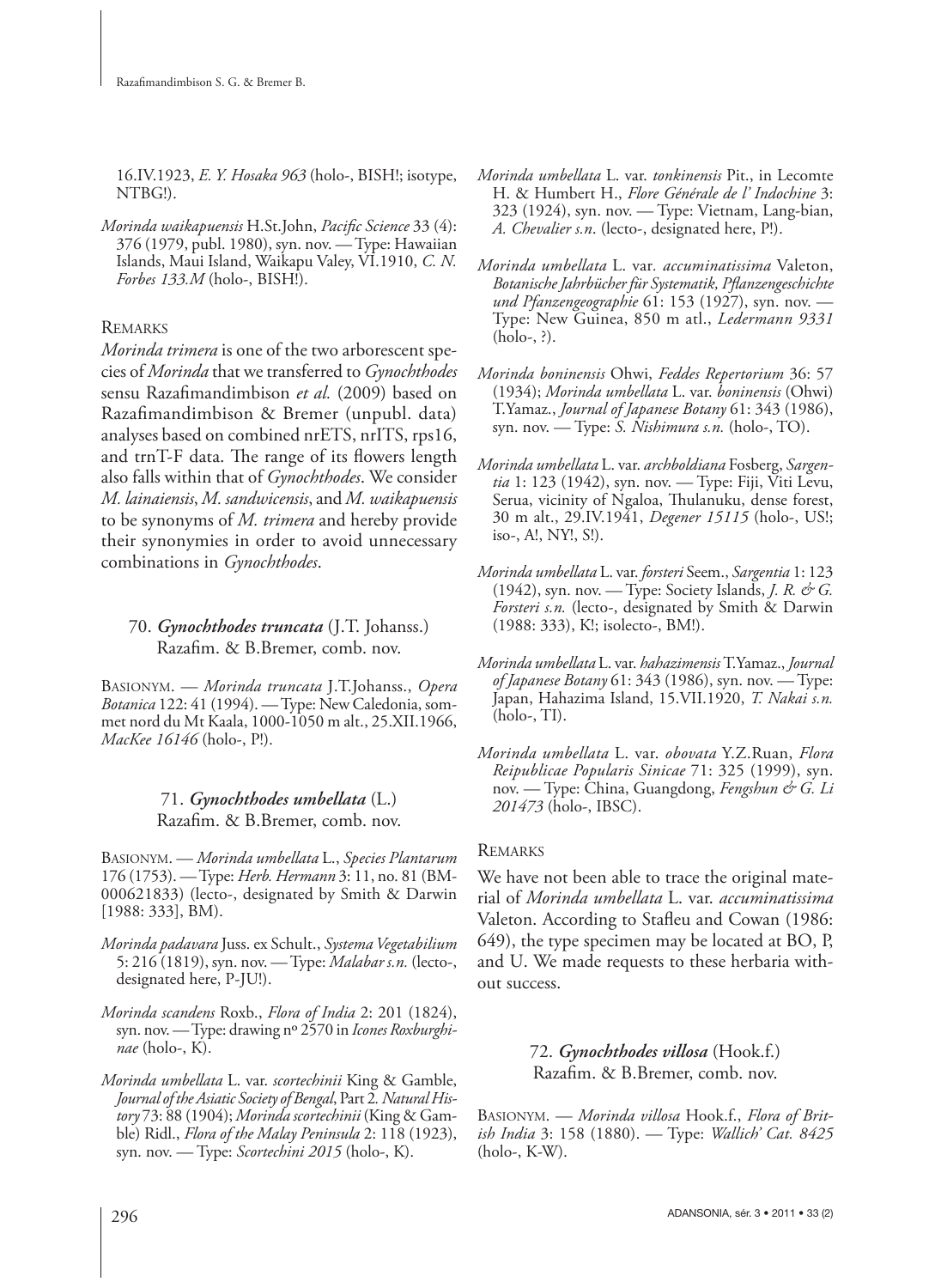### 73**.** *Gynochthodes wallichii* (Kurz) Razafim. & B.Bremer, comb. nov.

BASIONYM. — *Morinda wallichii* Kurz, *Journal of the Asiatic Society of Bengal*, Part 2, *Natural History* 41: 313 (1872). — Type: Herb. Kurz, *Tenasserim s.n.* (holo-, CAL).

#### NEW NAMES

#### 1. *Gynochthodes alejandroi* Razafim. & B.Bremer, nom. nov.

REPLACED NAME. — *Morinda philippinensis* Elmer, *Leaflets of Philippine Botany* 3: 1044 (1911). — Type: Philippines, Capiz Prov., Magallanes (Mt. Giting-giting), Sibuan Island, V.1910, *A. D. E. Elmer 12460* (holo-, A!; iso-, L!, NY!; US!).

#### **REMARKS**

The specific epithet "*philippinensis*" cannot be used in combination with *Gynochthodes*, as it would be a later homonym of *Gynochthodes philippinensis*  (Elmer) Merr. The replacement name *alejandroi* refers to Dr. Grecebio J. Alejandro, who has a good knowledge of the Philippian Rubiaceae.

### 2. *Gynochthodes ridsdalei* Razafim. & B.Bremer, nom. nov.

REPLACED NAME. — *Morinda reticulata* Gamble, *Bulletin of Miscellaneous Information, Royal Botanic Gardens, Kew* 248 (1920). — Type: India (south), evergreen forests of Travancore, at Merchiston, 600 m alt., IV.1895, *Bourdillon 591* (lecto-, K, designated here).

#### REMARKS

*Morinda reticulata* Gamble is an illegitimate name, as it is a later homonym of *Morinda reticulata* Benth., which has priority over the former. Razafimandimbison *et al.* (2009) confirmed that the Australian *Morinda reticulata* Benth. belongs to *Coelospermum*, consistent with Baillon (1879) who already made the new combination *Coelospermum decipiens* Baill. The specific epithet "*reticulata*" cannot be used in combination with *Gynochthodes*, as it would be a later homonym of *Gynochthodes reticulata* (Valeton) Razafim. & B.Bremer. The replacement name *rids*- *dalei* refers to Dr. Colin Ridsdale, who has a great knowledge of the tropical Asian Rubiaceae. Gamble (1920) listed two specimens, *Bourdillon 591* and *M. Rama Row 1281*, when describing his *Morinda reticulata*. We chose *Bourdillon 591* as lectotype.

### 3. *Gynochthodes wongii* Razafim. & B.Bremer, nom. nov.

REPLACED NAME. — *Morinda coriacea* Merr., *Philippine Journal of Science* 17: 435 (1920, publ. 1921). — Type: Mindanao (Surigao), *Ramos and Pascasio B.S. 34439* (holo-, A!; US!).

#### **REMARKS**

The specific epithet "*coriacea*" cannot be used in combination with *Gynochthodes*, as it would be a later homonym of *Gynochthodes coriacea* Blume, the type of *Gynochthodes*. The replacement name *wongii* refers to Professor Khoon Meng Wong (Malaysia), who has a great knowledge of the Southeast Asian Rubiaceae.

#### Genus *Morinda* L.

*Species plantarum:* 176 (1753). — Type: *Morinda royoc* L. (lecto-, designated by Hitchcock: 132 [1929]).

*Rojoc* Adans.*, Famille des Plantes* 2: 246 (1763).

*Appunettia* Good, *Journal of Botany* 64 (Supplement 2): 30 (1926). — Type: *Appunettia angolensis* Good.

*Sarcopygme* Setch. & Christoph., *Occasional Papers of Bernice Pauahi Bishop Museum of Polynesian Ethnology and Natural History* 11: 4 (1935), syn. nov. — Type: *Sarcopygme pacifica* (Reinecke) Setch. & Christoph.

#### **DESCRIPTION**

Small trees or shrubs, rarely lianas. Leaves petiolate (rarely subsessile), chartaceous to coriaceous, glabrous. Inflorescences mostly leaf-opposed (modified terminal inflorescences), sometimes axillary with heads arranged into secondarily compound inflorescences, composed of  $1$  to  $3$  heads, sometimes axillary with heads arranged into secondarily compound inflorescences, pedunculate (rarely sessile), branched. Flowers bisexual; corolla tubes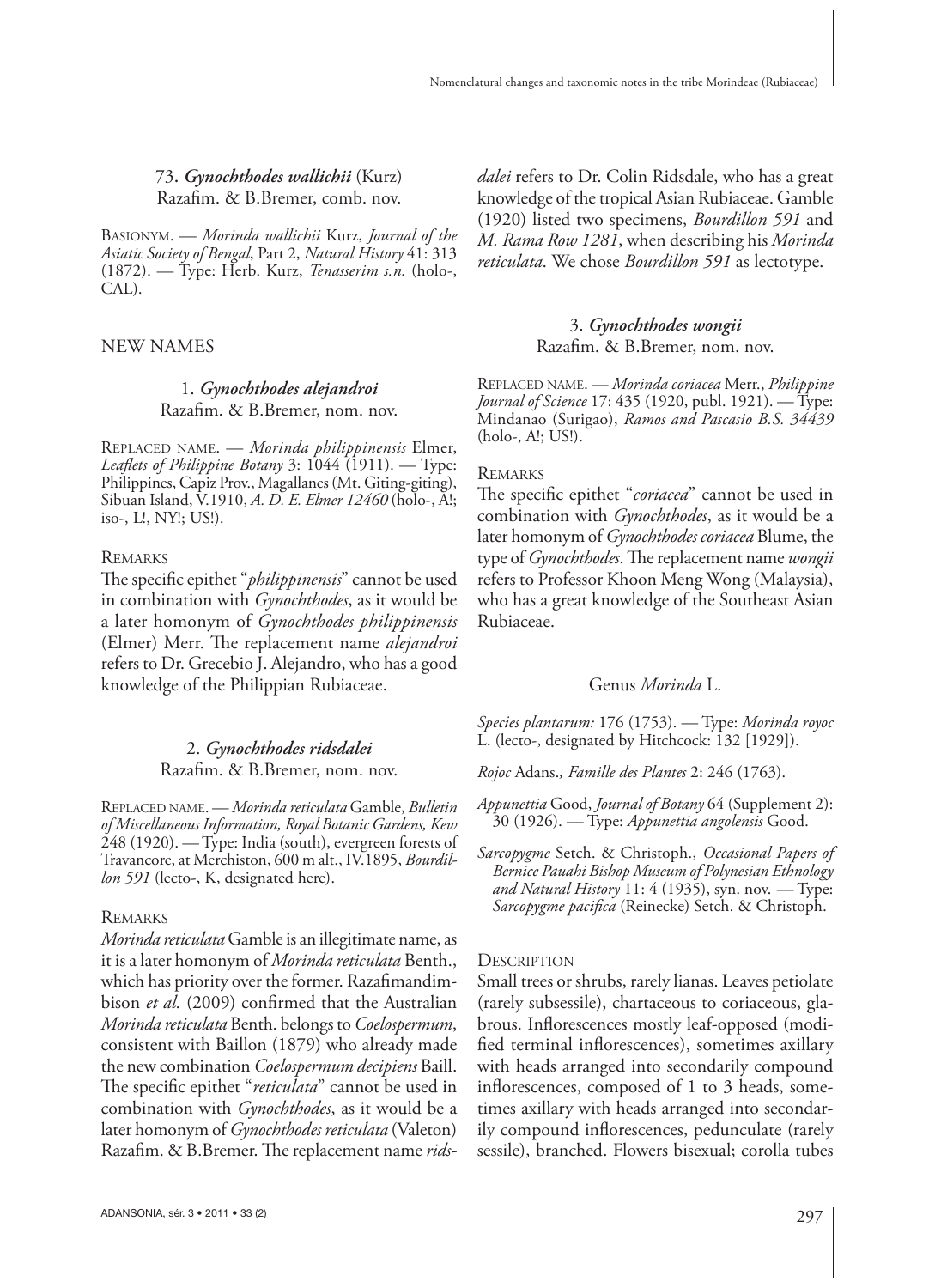much larger than corolla lobes; filaments inserted in corolla throat, linear, glabrous, white; anthers partly exserted (rarely well exserted); disk annular, persistent in fruit; style filiform, terete; stigma bilobate, more or less recurved, not exserted; ovaries inferior, bilocular, with longitudinal false dissepiment, ovaries of all flowers of a head basally to completely fused; locule biovular. Fruits fused into syncarps. Seed globose or semi-globose.

NUMBER OF SPECIES RECOGNIZED

40 species (see Appendix 1).

**DISTRIBUTION** 

Pantropical.

# NEW COMBINATIONS

The type of the Samoan genus *Sarcopygme* was nested in *Morinda* sensu stricto in Razafimandimbison *et al.* (2009). As a consequence, we transfer below all the five described species to *Morinda*.

# 1. *Morinda intermedia* (Setch. & Christoph.) Razafim. & B.Bremer, comb. nov.

BASIONYM. — *Sarcopygme intermedia* Setch. & Christoph., *Bernice P. Bishop Museum Bulletin* 154: 67 (1938). — Type: Samoa, wet forest above Matavanu crater, atl. 1400 m, 28.VII.1931 (fr.), *Christophersen & Hume 2193* (holo-, BISH!).

# 2. *Morinda mayorii* (Setch.) Razafim. & B.Bremer, comb. nov.

BASIONYM. — *Breonia* (?) *mayorii* Setch., *American Samoa*: 44, pls 6-7 (1924); *Sarcopygme mayorii* (Setch.) Setch. & Christoph., *Occasional Papers of Bernice Pauahi Bishop Museum of Polynesian Ethnology and Natural History* 11: 5 (1935). — Type: Samoa, Tutuila, trail to Matafao, I.1922, *Setchell 419* (holo-, UC).

# 3. *Morinda multinervis* (Setch. & Christoph.) Razafim. & B.Bremer, comb. nov.

BASIONYM. — *Sarcopygme multinervis* Setch. & Christoph., *Bernice P. Bishop Museum Bulletin* 154: 69 (1938). — Type: Samoa, *Christophersen & Hume 2299* (holo-, BISH!).

# 4. Morinda pacifica (Reinecke) Razafim. & B.Bremer, comb. nov.

BASIONYM. — *Sarcocephalus pacificus* Reinecke, *Botanische Jahrbücher für Systematik, Pfl anzengeschichte und Pfanzengeographie* 25: 681, pl. 13 (1898); *Sarcopygme pacifi ca* (Reinecke) Setch. & Christoph., *Occasional Papers of Bernice Pauahi Bishop Museum of Polynesian Ethnology and Natural History* 11: 4 (1935). — Type: Samoa, Upolu, *Reinecke 1623* (holo-, HBG).

### 5. *Morinda ramosa* (Lauterb.) Razafim. & B.Bremer, comb. nov.

BASIONYM. — *Sarcocephalus ramosus* Lauterb., *Botanische Jahrbücher für Systematik, Pfl anzengeschichte und Pfanzengeographie* 41: 235 (1908); *Sarcopygme ramosa* (Lauterb.) Setch. & Christoph., *Occasional Papers of Bernice Pauahi Bishop Museum of Polynesian Ethnology and Natural History* 11: 4 (1935). — Type: Samoa, Savaii, Mataana, alt. 1600 m, 20.IX.1906, *Vaupel 525* (holo-, B probably destroyed).

# SPECIES EXCLUDED FROM *MORINDA*

A total of 29 species of *Morinda* have been excluded from *Morinda* sensu Razafimandimbison *et al.* (2009), of which 12 neotropical species are transferred back to *Appunia*.

# 1. *Morinda axillaris* Lam. ex Poir.

*Encyclopédie Méthodique. Botanique Supplément* 4: 315 (1797) = *Saldinia axillaris* (Lam. ex Poir.) Bremek., *Candollea* 16: 110 (1957).

# 2*. Morinda aurantiaca* (K.Krause) Steyerm.

*Memoirs of the New York Botanical Garden* 23: 385 (1972) = *Appunia aurantiaca* (K.Krause) Sandwith,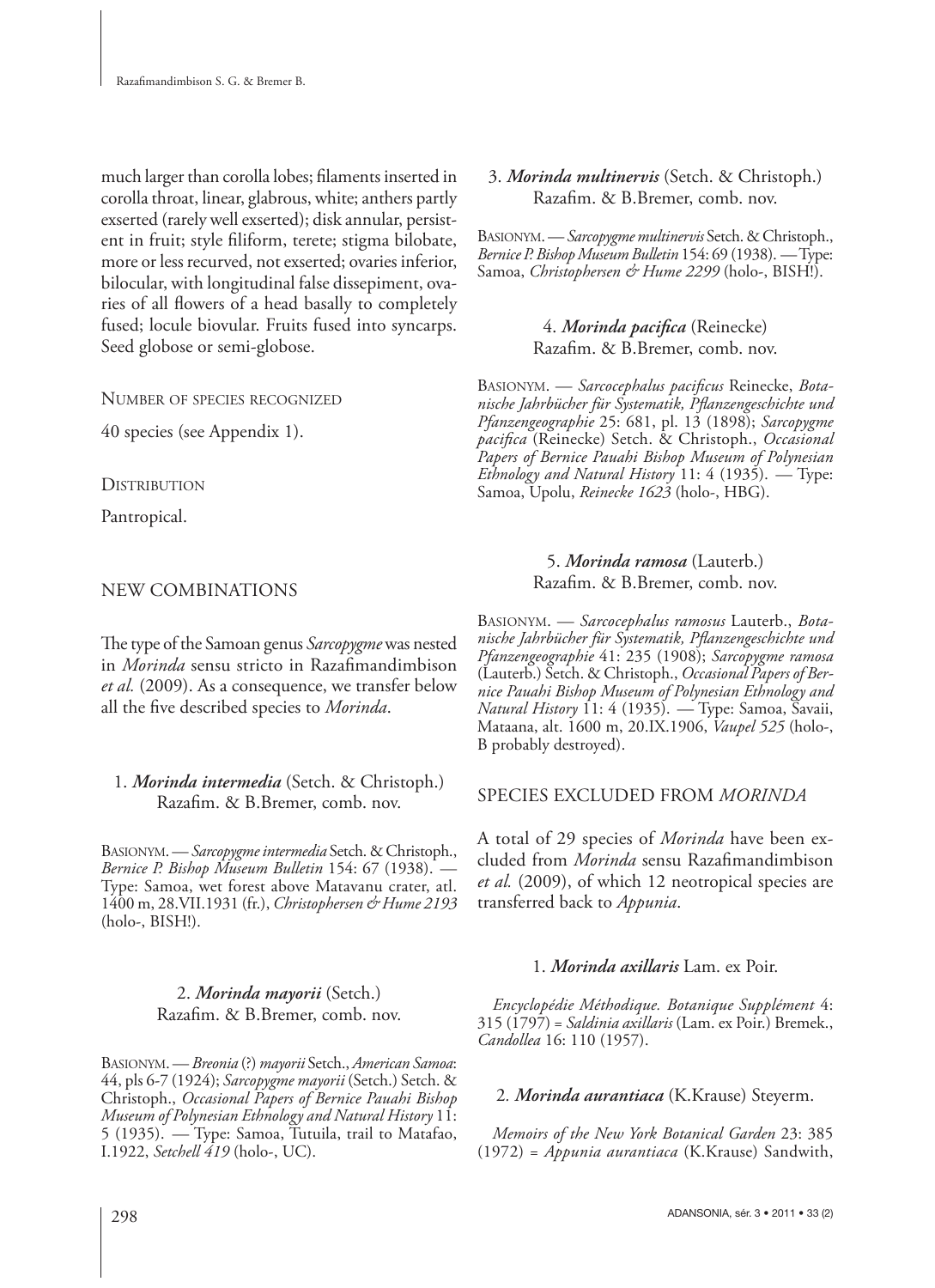*Kew Bulletin* 472 (1931) (based on *Rudgea aurantiaca* K.Krause, *Notizblatt des Botanichen Gartens und Museums zu Berlin-Dahlem* 6: 206 [1914]).

#### 3. *Morinda beccariana* Baill. ex K.Schum.

*Die Natürlichen Pfl anzenfamilien* 4, 4: 138 (1891) = *Primatomeris beccariana* (Baill. ex K.Schum.) J.T.Johanss., *Opera Botanica* 94: 57 (1987).

#### 4. *Morinda borneensis* (Baill.) K.Schum.

Die Natürlichen Pflanzenfamilien 4, 4: 138 (1891) = *Rennellia borneensis* Baill., *Bulletin mensuel de la Société linnéenne de Paris* 1: 205 (1879).

#### 5*. Morinda brachycalyx* (Bremek.) Steyerm.

*Memoirs of the New York Botanical Garden* 23: 385 (1972) = *Appunia brachycalyx* (Bremek.) Steyerm., *Memoirs of the New York Botanical Garden* 17: 359 (1967) (based on *Bellynkxia brachycalyx* Bremek., *Recueil des Travaux botaniques néerlandais* 31: 227 [1934]).

#### 6*. Morinda calycina* (Benth.) Steyerm.

*Memoirs of the New York Botanical Garden* 23: 385 (1972) = *Appunia calycina* (Benth.) Sandwith, *Kew Bulletin* 471 (1931) (based on *Coffea calycina* Benth., *Journal of Botany by William Jackson Hooker* 3: 232 [1841]; other combination: *Bellynkxia calycina* (Benth.) Bremek., *Recueil des Travaux botaniques néerlandais* 31: 276 [1934]).

#### 7. *Morinda debilis* (Sandwith) Steyerm.

*Memoirs of the New York Botanical Garden* 23: 385 (1972) = *Appunia debilis* Sandwith, *Kew Bulletin* 471 (1931).

#### 8. *Morinda esquirolii* H.Lév.

*Flore du Kouy-Tchéou* 368 (1915) = *Macaranga andamanica* Kurz, *Forest Flora of British Burma* 2: 389 (1877).

#### 9*. Morinda guatemalensis* (Donn.Sm.) Steyerm.

*Memoirs of the New York Botanical Garden* 23: 385 (1972) = *Appunia guatemalensis* Donn.Sm., *Botanical Gazette* 48: 294 (1909).

### 10*. Morinda hypotephra* F.Muell.

*Victorian Naturalist* 6: 55 (July 1889) = *Palmeria hypotephra* (F.Muell.) Domin (Monimiaceae), *Repertorium Specierum Novarum Regni Vegetabilis* 12: 390 (1913).

#### REMARKS

The name *Morinda hypotephra* F.Muell. was misapplied in the past (up to 1997) to the species that we refer to an undescribed *Morinda* sp. 1 in Razafimandimbison et al. (2009) and was recently described by Halford & Ford (2009) as *Morinda retropila* Halford & A.J.Ford (see Appendix 1). The type of the name *Morinda hypotephra* F.Muell. is actually a species of *Palmeria*, *P. hypotephra* (F.Muell.) Domin, of the family Monimiaceae and this synonymy was confirmed by Whiffin  $&$ Foreman (2007).

#### 11. *Morinda korthalsiana* Miq.

*Annales Musei Botanici Lugduno-Batavi* 4: 214 (1869) = *Rennellia morindiformis* (Korth.) Ridl., *Bulletin of Miscellaneous Information, Royal Botanic Gardens, Kew* 1939: 609 (1940).

#### 12. *Morinda longiloba*

(Steyerm.) Steyerm.

*Memoirs of the New York Botanical Garden* 23: 385 (1972) = *Appunia longiloba* Steyerm., *Memoirs of the New York Botanical Garden* 17: 359 (1967).

#### 13. *Morinda longipedunculata* Steyerm.

*Annals of Missouri Botanical Garden* 75: 340 (1988) = *Appunia longipedunculata* (Steyerm.) Delprete, *Journal of Botanical Research Institute of Texas* 3: 809 (2009).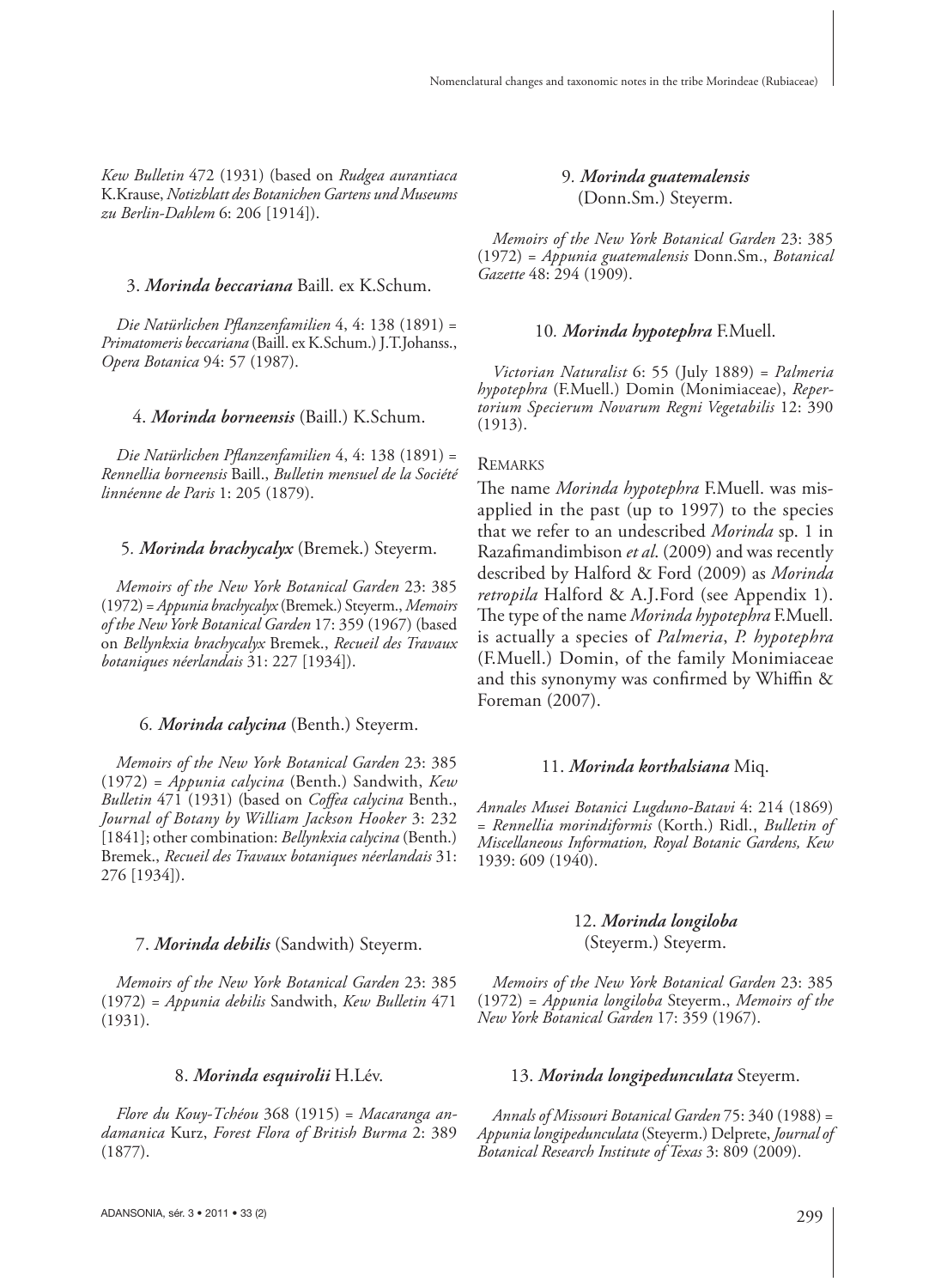#### 14*. Morinda muscosa* Jacq.

*Selectarum Stirpium Americanarum Historia in qua ad Linnaeanum Systema Determinatae* 65 (1763) = *Psychotria muscosa* (Jacq.) Steyerm., *Memoirs of the New York Botanical Garden* 23: 671 (1972).

#### 15*. Morinda odontocalyx* (Sandwith) Steyerm.

*Memoirs of the New York Botanical Garden* 23: 385 (1972) = *Appunia odontocalyx* Sandwith, *Kew Bulletin* 472 (1931) (based on *Bellynksia odontocalyx* (Sandwith) Bemek., *Recueil des Travaux botaniques néerlandais* 31: 276 [1934]).

#### 16. *Morinda palmetorum* DC.

*Prodromus* 4: 448 (1830) = *Psychotria peduncularis* var. *palmetorum* (DC.) Verdc., *Kew Bulletin* 30: 257 (1975).

#### 17*. Morinda peduncularis* Kunth

*Nova Genera et Species Plantarum* 3: 380 (1818) = *Appunia peduncularis* (Kunth) Delprete, *Journal of Botanical Research Institute of Texas* 3: 809 (2009).

#### 18*. Morinda polysperma* Jack

*Malayan Miscellanies* 1: 14 (1820) = *Schradera polysperma* (Jack) Puff , Buchner & Greimler, *Blumea* 43: 293 (1998); other combination: *Lucinaea polysperma* (Jack) K.Schum., *Die Natürlichen Pflanzenfamilien* 4, 4: 64 [1891].

#### 19. *Morinda salomoniensis* Engl.

Botanische Jahrbücher für Systematik, Pflanzenges*chichte und Pfanzengeographie* 7: 478 (1886) = *Coelospermum salomoniense* (Engl.) J.T.Johanss., *Blumea* 33: 281 (1988).

#### 20*. Morinda seibertii* (Standl.) Steyerm.

*Memoirs of the New York Botanical Garden* 23: 386 (1972) = *Appunia seibertii* Standl., *Annals Missouri Botanical Garden* 24: 208 (1937).

#### 21. *Morinda sparsiflora* (Steyerm.) Steyerm.

*Memoirs of the New York Botanical Garden* 23: 385 (1972) = *Appunia sparsifl ora* Steyerm., *Memoirs of the New York Botanical Garden* 17: 356 (1967).

#### 22*. Morinda speciosa* Wall. ex Kurz

*Forest Flora of Burma* 2: 62 (1877) = *Rennellia speciosa* (Wall. ex Kurz) Hook.f., *Flora of British India* 3: 158 (1880).

#### 23. *Morinda sumatrana* Miq.

*Annales Musei Botanici Lugduno-Batavi* 4: 213 (1869) = *Rennellia elliptica* Korth., *Nederlandsch Kruidkundig Archief* 2, 2: 257 (1851).

#### 24*. Morinda surinamensis* (Bremek.) Steyerm.

*Memoirs of the New York Botanical Garden* 23: 386 (1972) = *Appunia surinamensis* (Bremek.) Steyerm., *Memoirs of the New York Botanical Garden* 17: 359 (1967) (based on *Bellynkxia surinamensis* Bremek., *Recueil des Travaux botaniques néerlandais* 31: 276 (1934); other combination: *Cordiera surinamensis* Miq. ex Bremek., *Recueil des Travaux botaniques néerlandais* 31: 276 [1934] nom. inval. pro. syn.).

#### 25. Morinda tenuiflora (Benth.) Steyerm.

*Memoirs of the New York Botanical Garden* 23: 386 (1972) = *Appunia tenuifl ora* (Benth.) B.D.Jacks., *Kew Index* 1: 166 (1893) (based on *Coffea tenuiflora* Benth., *Journal of Botany by William Jackson Hooker* 3: 232 (1841)).

#### 26*. Morinda tribrachya* K.Schum.

*Die Naturlichen Pflanzenfamilien* 4(4): 138 (1891) = *Rennellia morindiformis* (Korth.) Ridl., *Bulletin of Miscellaneous Information, Royal Botanic Gardens, Kew* 1939: 609 (1940).

#### 27*. Morinda triphylla* (Ducke) Steyerm.

*Memoirs of the New York Botanical Garden* 23: 386 (1972) = *Appunia triphylla* Ducke, *Notizblatt des Bota-*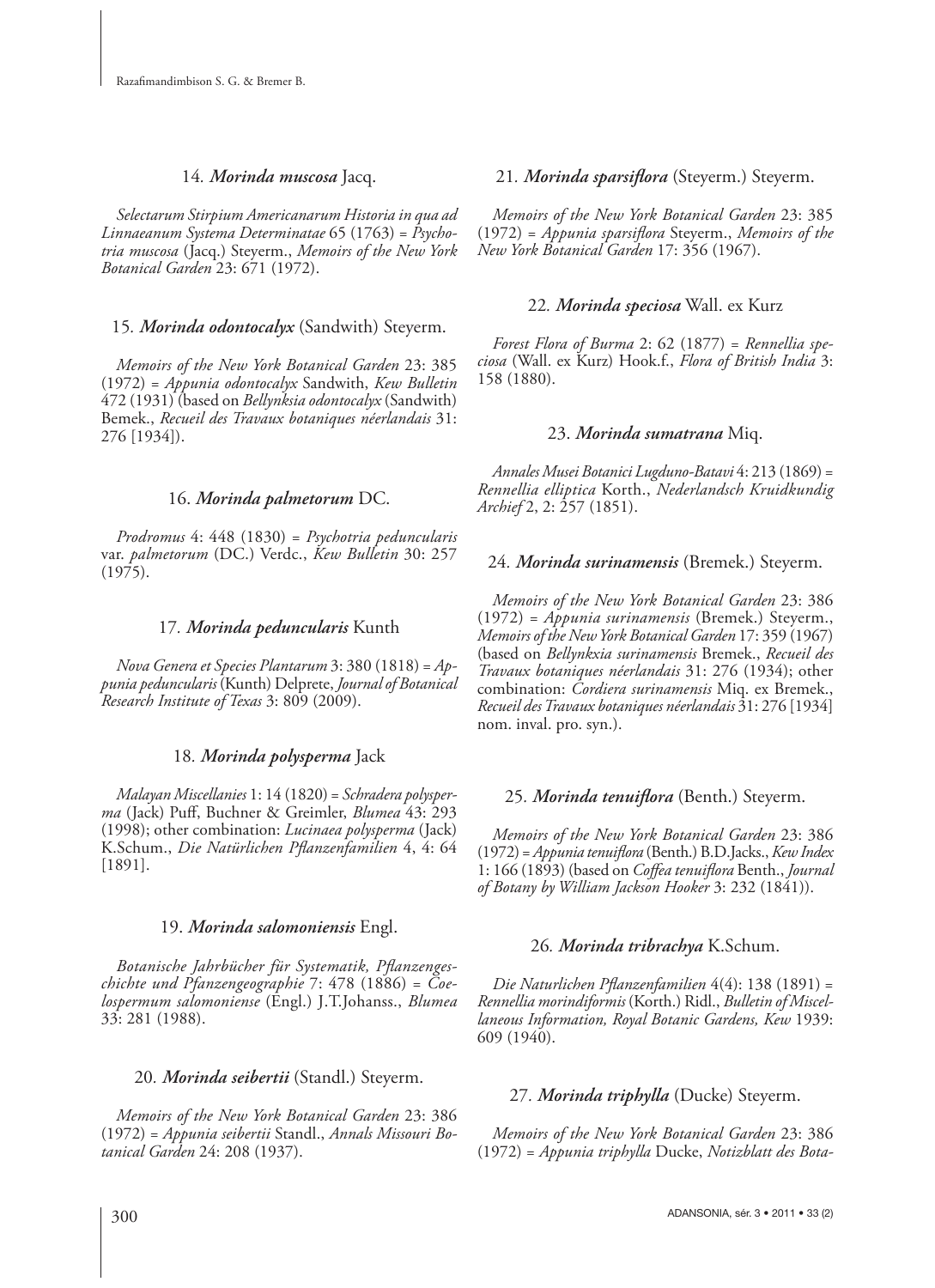*nischen Gartens und Museums zu Berlin-Dahlem* 11: 482 (1932; other combination: *Bellynkxia triphylla* (Ducke) Bremek., *Recueil des Travaux botaniques néerlandais* 31: 276 (1934)).

#### 28. *Morinda volubilis* Merr.

*Philippine Journal of Science*, Section C, *Botany* 1 (*Supplement* 5): 137 (1906) = *Coelospermum volubile* (Merr.) J.T.Johanss., *Blumea* 33: 281 (1988).

#### 29. *Morinda venezuelensis* (Steyerm.) Steyerm.

*Memoirs of the New York Botanical Garden* 23: 386 (1972) = *Appunia venezuelensis* Steyerm. *Memoirs of the New York Botanical Garden* 17: 356 (1967).

DUBIOUS SPECIES

1. *Morinda lastelliana* Baill. – *Adansonia* 12: 231 (1879).

*Remarks*

Examination of the type specimen of *M. lastelliana* (at P) shows that it probably represents a species of the genus rubiaceous *Danais* in the tribe Danaideae (A. P. Davis, pers. com.).

#### Genus *Siphonandrium* K.Schum.

*Nachträge zur Flora der deutschen Schutzgebiete in der Südsee* 394 (1905). — Type: *Siphonandrium intricatum* K.Schum.

**DESCRIPTION** See Schumann & Lauterbach (1905).

NUMBER OF RECOGNIZED SPECIES One species (see Appendix 1).

**DISTRIBUTION** New Guinea.

#### **Acknowledgements**

We thank David Halford for informing us about the identity of *Morinda hypotephra*; Sachiko Nishida and Armand Randrianasolo for providing some Japanese and Chinese literature; Martin Callmander for checking the presence of the type specimens of *Morinda cochinchinensis* DC and *Morinda parvifolia* Bartl. ex DC at G-DC and G herbaria; Martin Callmander and Nicolas Fumeaux for helping with the nomenclatural issues of *M. cochinchinensis*; Aaron Davis, Elmar Robbrecht, and Rafaël Govaerts for their invaluable comments on an early version of the paper; and the following herbaria for making scanned images of their type specimens of *Morinda* available online: A, BR, BM, F, K, L, MO, NY, P, U in L, US; S and UPS for allowing access to collections; and Dr. Neill Snow and BISH for providing scanned images.

#### REFERENCES

- AUBLET J. B. C. F. 1775. *Histoire des plantes de la Guiane Française* 1. P.-F. Didot jeune, London & Paris, 392 p.
- BAILLON, H. E. 1879. Sur l'*Imantina*. *Bulletin mensuel de la Société linnéene de Paris* 1: 202-205.
- BLUME C. L. 1826-1827. Rubiaceae. *Bijdragen tot de Flora van Nederlandsch Indië* 16: 913-1018.
- BLUME C. L. 1828. *Enumeratio plantarum Javae et Insularum adjacentium minus cognitarum vel novarum*. Fasciculus II. Lugduni Batavorum, Leiden, v-viii.
- BREMEKAMP, C. E. B. 1934. Notes on the Rubiaceae of Surinam. *Recueil des Travaux botaniques néerlandais* 31: 248-308.
- BREMEKAMP C. E. B. 1957. Monographie du genre *Saldinia* A. Rich. (Rubiacées). *Candollea* 16: 91-129.
- BRUMMITT R. K. & TAYLOR N. P. 1990. To correct or not to correct? *Taxon* 39: 298-306.
- BURGER W. & TAYLOR C. M. 1993. Family # 202 Rubiaceae, *in* BURGER W. (ed.), Flora Costaricensis. *Fieldiana Botany* 33: 1-333.
- CANDOLLE A. DE 1830. *Prodomus Systematis Naturalis* IV. Treuttel et Würtz, Paris, 683 p.
- DELPRETE P. G. 2009. Rubiaceae, *in* FEUILLET C. (ed.), Checklist of the plants of the Guianas Shield – 1. Update to the Angiosperms. *Journal of the Botanical Research Institute of Texas* 3: 809-813.
- DOMIN K. 1913. Eighth contribution to the Flora of Australia. *Repertorium Specierum Novarum Regni Vegetabilis* 12: 388-390.
- DUCKE A. 1932. Neue arten aus der *Hylaea Brasiliens*. *Notizblatt des Botanischen Gartens und Museums zu Berlin-Dahlem* 11: 471-483.
- HALFORD D. A. & FORD A. J. 2009. Two new species of *Morinda* L. (Rubiaceae) from north-east Queensland. *Austrobaileya* 8: 81-90.
- HIERN W. P. 1898. *Catalogue of the African Plants col-*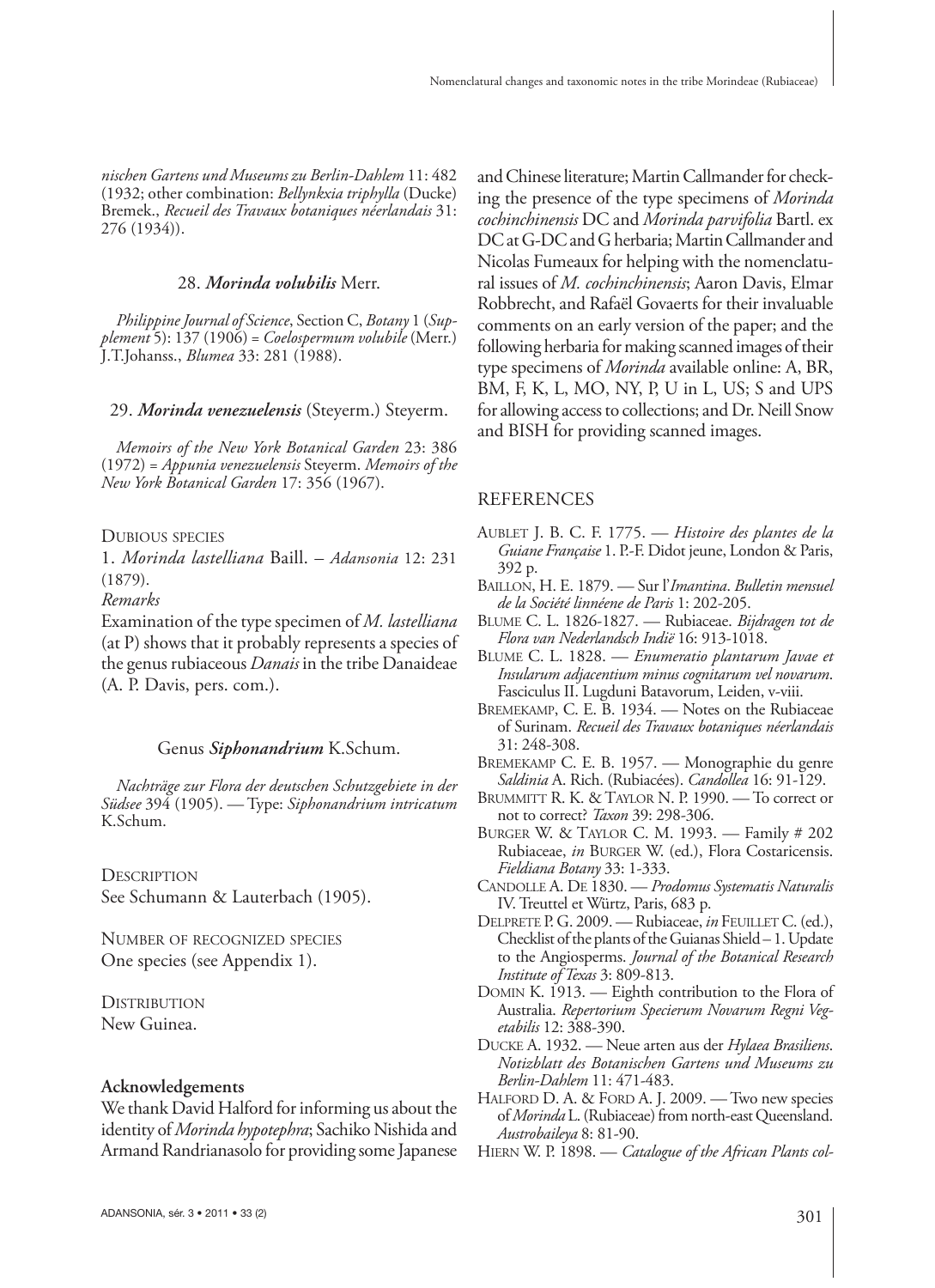*lected by Dr. Friedrich Welwitsch in 1853-61,* Part 3. Longman and Co, London: 511-784.

- HOLMGREN P. K., HOLMGREN N. H. & BARNETT L. C. 1990. — *Index Herbariorum*. New York Botanical Garden, New York, 693 p.
- HOOKER W. J. 1841. *Coffea calycina. Journal of Botany*, *British and Foreign* 3: 232.
- HOOKER J. D. 1880. *The Flora of British India* 3L. Reeve and Co., London, 610 p.
- HITCHCOCK A. S. 1929. Proposal by Hichcock A. S. (Washington) and Green M. L. (Kew) - Standardspecies of Linnean genera of Phanerogamae (1753-54), *in* RAMSBOTTOM J., SPRAGUE T. A., WILLMOTT A. J. & WAKEFIELD E. M. (eds), *International Botanical Congress, Cambridge, 1930, Nomenclature: Proposal by British Botanist*. Wyman & Sons, London: 110-199.
- JACKSON B. D. 1893. *Appunia tenuiflora* (Benth.) B.D.Jacks. *Index Kewensis* 1: 166.
- JOHANSSON J. T. 1987. Revision of the genus *Prismatomeris* Thw. (Rubiaceae, Morindeae). Opera Bo*tanica* 94: 1-62.
- JOHANSSON J. T. 1988. Revision of the genus *Caelospermum* Blume (Rubiaceae, Rubioideae, Morindeae). *Blumea* 33: 265-297.
- JOHANSSON J.T. 1994. The genus *Morinda* (Morindeae, Rubioideae, Rubiaceae) in New Caledonia: Taxonomy and phylogeny. *Opera Botanica* 122: 5-67.
- KORTHALS P. W. 1851. Overzigt der Rubiaceën van de Nederlandschoostindische Kolonien. *Nederlandsch Kruidkundig Archief* 2: 255-257.
- KRAUSE K. 1908. *Olostyla nigrescens* K.Krause. *Botanische Jahrbücher für Systematik, Pfl anzengeschichte und Pfanzengeographie* 40: 39.
- KRAUSE K. 1914. Rubiaceae. Notizblatt des Botanichen *Gartens und Museums zu Berlin-Dahlem* 6: 200-212.
- KUTZ W. S. 1877. Forest flora of British Burma 2. Office of the Superintendent of Government Printing, Calcutta, 1162 p.
- LÉVEILLÉ A. A. H. 1914-1915. Flore du Kouy-Tchéou. Le Mans, 532 p.
- MCNEILL J., BARRIE F. R., BURDET H. M., DEMOULIN V., HAWKSWORTH D. L., MARHOLD K., NICOLSON D. H., SILVA P. C., SKOG J. E., WIERSEMA J. H. & TURLAND N. J. 2006. — International Code of Botanical Nomenclature 2006 (Vienna Code): adopted by the Seventeenth International Botanical Congress, Vienna, Austria, July 2005. *Regnum Vegetabile* 146. 1-568.
- MIQUEL F. A. G. 1867. *Coelospermum gmelinii* Miq. *Annals Musei Botanici Lugduno-Batavi* 3: 62.
- PUFF C., GREIMLER J. & BUCHNER R. 1998. Revision of *Schradera* (Rubiaceae-Schradereae) in Malesia. *Blumea* 43: 287-335.
- RAZAFIMANDIMBISON S. G., MCDOWELL T. D., HALFORD D. A. & BREMER B. 2009. — Molecular phylogenetics and genetic assessment in the tribe Morindeae (Rubiaceae-Rubioideae): How to circumscribe *Morinda* L. to be

monophyletic? *Molecular Phylogenetics and Evolution* 52: 879-886.

- RAZAFIMANDIMBISON S. G., RYDIN C. & BREMER B. 2008. — Evolution and trends in the Psychotrieae alliance (Rubiaceae): a rarely reported evolutionary change of many-seeded carpels from one-seeded carpels. *Molecular Phylogenetics and Evolution* 48: 207-223.
- RIDLEY N. H. 1930. Notes on some Malayan Rubiaceae. Morindeae. *Bulletin of Miscellaneous Information*, Royal Botanic Gardens, Kew 9: 600-611.
- SANDWITH N. Y. 1931. Contribution to the Flora of tropical America: VIII. *Bulletin of Miscellaneous Information*, Royal Botanic Gardens, Kew 10: 467-492.
- SCHUMANN K. 1891. Rubiaceae, *in* ENGLER A. & PRANTL K. (eds). *Die natürlichen Pflanzenfamilien* vol. IV(4). W. Engelmann, Leipzig: 1-156.
- SCHUMANN K. & LAUTERBACH K. 1905. *Nachträge zur Flora der Deutschen Schutzgebiete in der Südsee*. Gebrüder Borntraeger, Leipzig, 446 p.
- SETCHELL W. A. & CHRISTOPHERSEN E. 1935. Preliminary notes on *Sarcopygme*, a new rubiaceous genus from Samoa. *Occasional Papers of Bernice Pauahi Bishop Museum of Polynesian Ethnology and Natural History* 11: 3–5.
- SPANOGHE J. B. 1841. *Prodromus florae timorensis. Linnaea* 15: 318.
- STAFLEU F. A. & COWAN R. S. 1986. Taxonomic literature. A selective guide to botanical publications and collections with dates, commentaries and types. 2nd ed., 6 (Sti-Vuy). *Regnum Vegetabile* 115: 1-926.
- STANDLEY P. C. & STEYERMARK J. A. 1943. Study of Central America Plants. III. *Field Museum of Natural History, Botanical Series* 23: 24.
- STEYERMARK J. A. 1967. Rubiaceae, *in* MAGUIRE B. & COLLABORATORS (eds), The botany of the Guayana Highland. *Memoirs of the New York Botanical Garden* 17: 1-439.
- STEYERMARK, J. A. 1972. Rubiaceae, *in* MAGUIRE B. & COLLABORATORS (eds), The botany of the Guayana Highland – Part IX. *Memoirs of the New York Botanical Garden* 23: 227–832.
- VALETON, T. 1927. Die Rubiaceae von Papuasien 2. Coffeoideae, *in* LAUTERBACH K. (ed.), Beiträge zur Flora von Papuasien 14. *Botanische Jahrbücher für Systematik, Pfl anzengeschichte und Planzengeographie* 61: 32-163.
- VERDCOURT B. 1975. Studies in the Rubiaceae-Rubioideae for the flora of tropical East Africa. *Kew Bulletin* 30: 247-326.
- WHIFFIN T. & FOREMAN D. B. 2007. Monimiaceae. *Flora of Australia* 2. Australian Biological Resources Study/CSIRO Publishing, 486 p.

*Submitted on 29 October 2009; accepted on 17 February 2011.*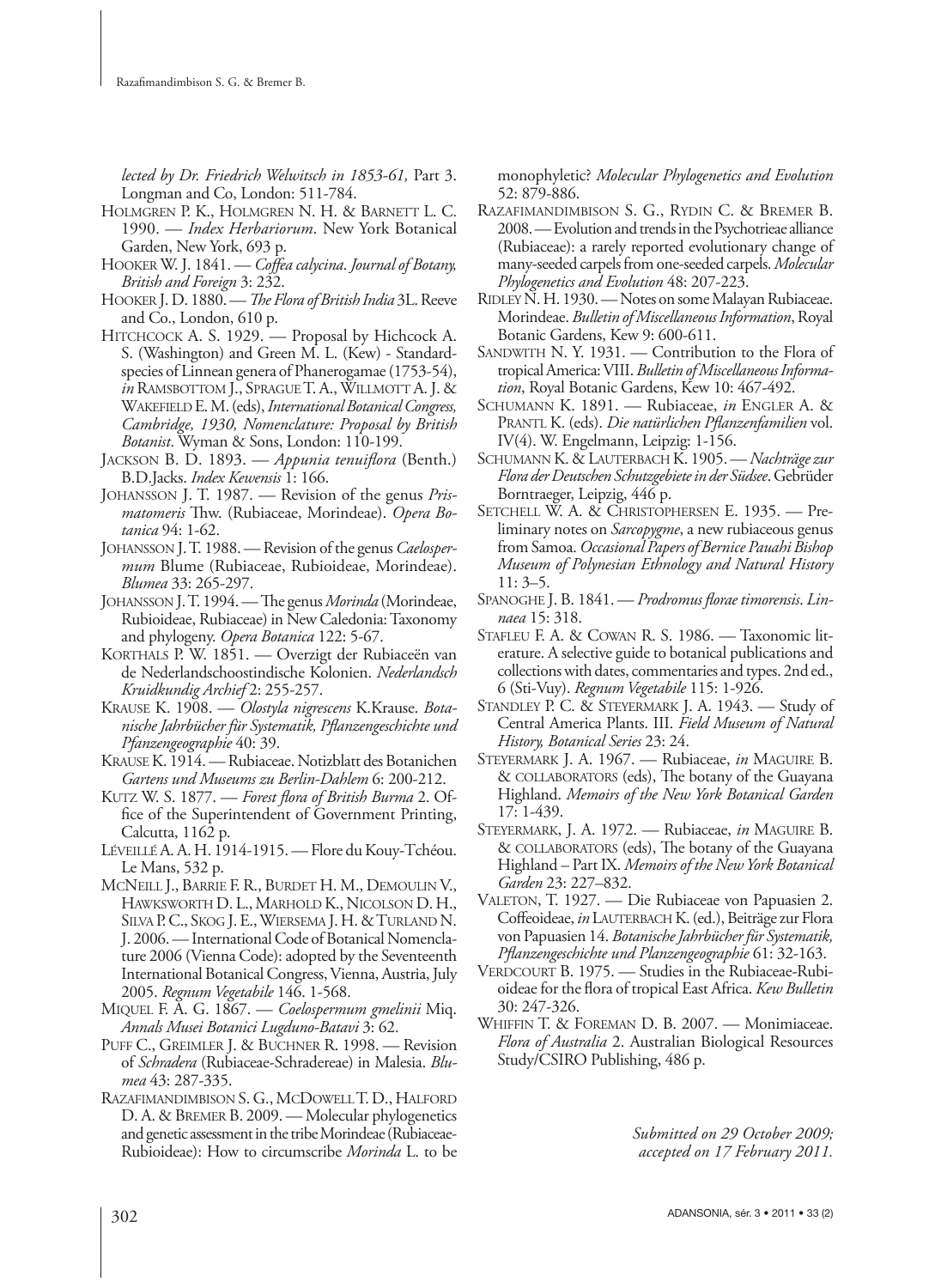# APPENDIX 1

Index of names associated with *Appunia*, *Coelospermum*, *Gynochthodes*, *Morinda*, and *Siphonandrium*. **1**, new names; **bold**, type species.

| Species recognized in this study                                                  | <b>Homotypic synonyms</b>                                                                              | <b>Heterotypic synonyms</b>                                                                               |
|-----------------------------------------------------------------------------------|--------------------------------------------------------------------------------------------------------|-----------------------------------------------------------------------------------------------------------|
| Appunia angulata (Benth.) Baill.                                                  | Ixora angulata Benth.; Bellynkxia<br>angulata (Benth.) Müll.Arg.                                       |                                                                                                           |
| Appunia aurantiaca (K.Krause)                                                     | Rudgea aurantiaca K.Krause; Morinda                                                                    |                                                                                                           |
| Sandwith                                                                          | aurantiaca (K.Krause) Steyerm.                                                                         |                                                                                                           |
| Appunia brachycalyx (Bremek.)<br>Steyerm.                                         | Bellynkxia brachycalyx Bremek.;<br>Morinda brachycalyx (Bremek.)                                       |                                                                                                           |
|                                                                                   | Steverm.                                                                                               |                                                                                                           |
| Appunia calycina (Benth) Sandwith                                                 | Coffea calycina Benth.; Bellynkxia<br>calycina (Benth.) Bremek.; Morinda<br>calycina (Benth.) Steyerm. |                                                                                                           |
| Appunia debilis Sandwith                                                          | Morinda debilis (Sandwith) Steyerm.                                                                    |                                                                                                           |
| Appunia guatemalensis Donn.Sm.                                                    | Morinda guatemalensis (Donn.Sm.)                                                                       |                                                                                                           |
|                                                                                   | Steyerm.                                                                                               |                                                                                                           |
| Appunia longipedunculata (Steyerm.) Morinda longipedunculata Steyerm.<br>Delprete |                                                                                                        |                                                                                                           |
| Appunia megalantha C.M.Taylor &                                                   |                                                                                                        |                                                                                                           |
| Lorence                                                                           |                                                                                                        |                                                                                                           |
| Appunia odontocalyx Sandwith                                                      | Bellynkxia odontocalyx (Sandwith)<br>Bremek.; Morinda odontocalyx<br>(Sandwith) Steyerm.               |                                                                                                           |
| Appunia peduncularis (Kunth)                                                      | Morinda peduncularis Kunth                                                                             |                                                                                                           |
| Delprete                                                                          |                                                                                                        |                                                                                                           |
| Appunia siebertii Standl.<br>Appunia surinamensis (Bremek.)                       | Morinda siebertii (Standl.) Steyerm.<br>Bellynkxia surinamensis Bremek.;                               |                                                                                                           |
| Steyerm.                                                                          | Morinda surinamensis (Bremek.)<br>Steyerm.; Cordiera surinamensis Miq.                                 |                                                                                                           |
| Appunia tenuiflora (Benth.)                                                       | ex Bremek.<br>Coffea tenuiflora Benth.; Morinda                                                        | Appunia longiloba Steyerm.; Morinda                                                                       |
| <b>B.D.Jacks.</b>                                                                 | tenuiflora (Benth.) Steyerm.                                                                           | longiloba (Steyerm.) Steyerm.;<br>Appunia sparsiflora Steyerm.; Morinda<br>sparsiflora (Steyerm.)Steyerm. |
| Appunia triphylla Ducke                                                           | Bellynkxia triphylla (Ducke) Bremek.;<br>Morinda triphylla (Ducke) Steyerm.                            |                                                                                                           |
| Appunia venezuelensis Steyerm.                                                    | Morinda venezuelensis (Steyerm.)<br>Steyerm.                                                           |                                                                                                           |
| Coelospermum balansanum Baill.                                                    |                                                                                                        | Stylocorina corymbosa Labill.;                                                                            |
|                                                                                   |                                                                                                        | Olostyla corymbosa (Labill.) DC.;                                                                         |
|                                                                                   |                                                                                                        | C. corymbosum (Labill.) Baill. ex<br>K.Schum.; C. billardieri Däniker;                                    |
|                                                                                   |                                                                                                        | Merismostigma neocaledonicum                                                                              |
|                                                                                   |                                                                                                        | Moore                                                                                                     |
| Coelospermum crassifolium                                                         |                                                                                                        |                                                                                                           |
| J.T.Johanss.                                                                      |                                                                                                        |                                                                                                           |
| Coelospermum dasylobium Halford &                                                 |                                                                                                        |                                                                                                           |
| A.J.Ford<br>Coelospermum decipiens Baill.                                         | Morinda reticulata Benth.                                                                              |                                                                                                           |
| Coelospermum monticolum Baill. ex                                                 |                                                                                                        |                                                                                                           |
| Guillaumin                                                                        |                                                                                                        |                                                                                                           |
| Coelospermum paniculatum F.Muell.<br>Coelospermum purpureum Halford &             |                                                                                                        |                                                                                                           |

A.J.Ford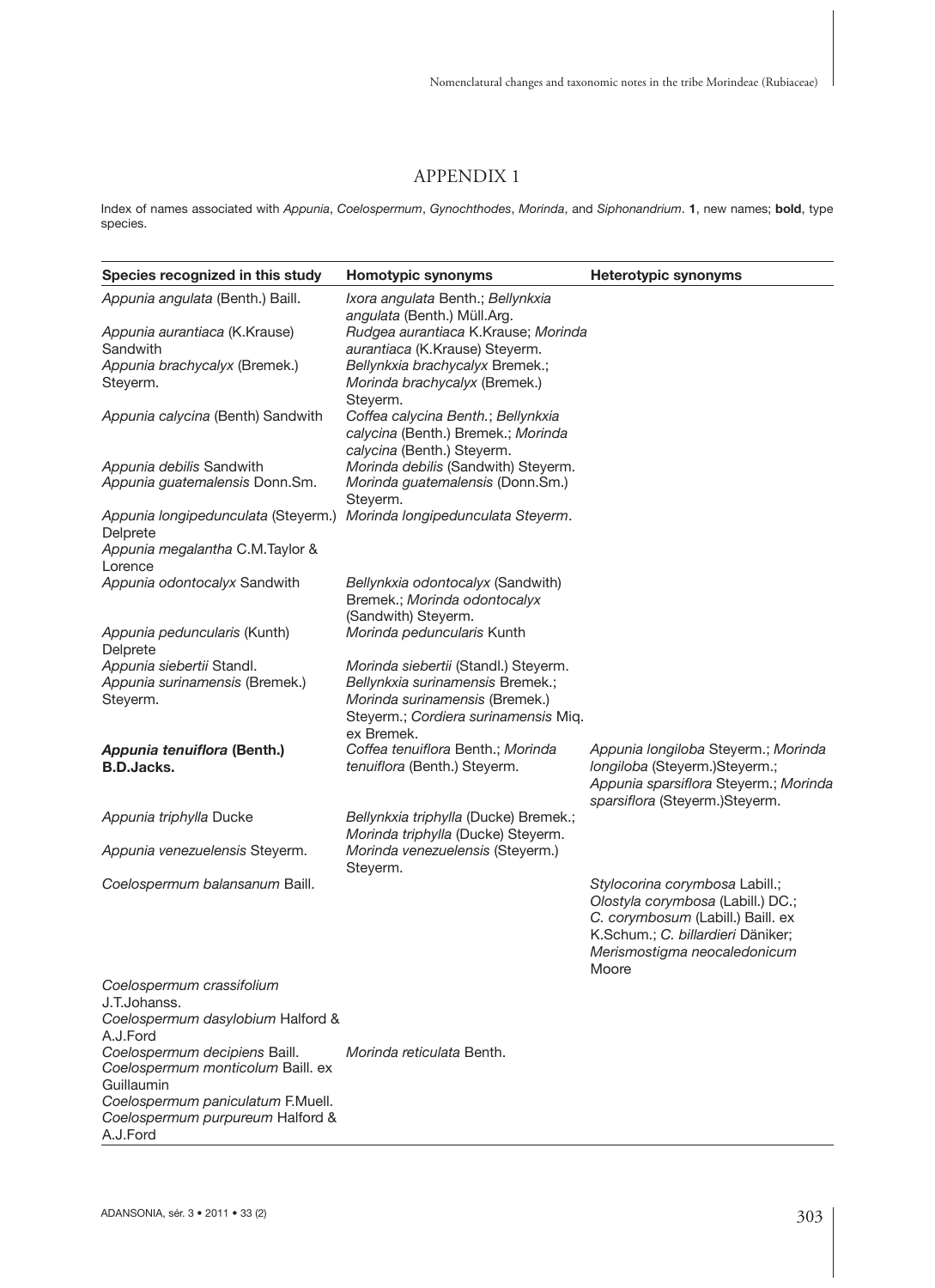| Species recognized in this study                                                      | Homotypic synonyms                                                                                                                                                          | <b>Heterotypic synonyms</b>                                                                                                                                        |
|---------------------------------------------------------------------------------------|-----------------------------------------------------------------------------------------------------------------------------------------------------------------------------|--------------------------------------------------------------------------------------------------------------------------------------------------------------------|
| Coelospermum reticulatus (F.Muell.)                                                   | Pogonolobus reticulatus F.Muell.                                                                                                                                            |                                                                                                                                                                    |
| Benth.<br>Coelospermum salomoniense (Engl.)                                           | Morinda salomoniensis Engl.                                                                                                                                                 | Morinda volubilis auct, non Merrill                                                                                                                                |
| J.T.Johanss.<br>Coelospermum truncatum (Wall.)<br>Baill, ex K.Schum.                  | Cupia truncata (Wall.) DC.; Diplospora Coelospermum scandens Blume;<br>truncata (Wall.) Steud.; Pseudixora<br>truncata (Wall.) Miq.; Trisciadia<br>truncata (Wall.) Hook.f. | C. corymbosum Blume ex DC.;<br>C. morindiforme Pierre ex Pitard;<br>C. acuminatum Geddes; C. luteum<br>Geddes; C. kanehirae Merr.                                  |
| Coelospermum volubile (Merr.)<br>J.T.Johanss.                                         | Morinda volubile Merr.                                                                                                                                                      |                                                                                                                                                                    |
| Gynochthodes alejandroi Razafim. &<br>B.Bremer <sup>1</sup>                           | Morinda philippinensis Elmer                                                                                                                                                |                                                                                                                                                                    |
| Gynochthodes ammitia (Halford &<br>A.J.Ford) Razafim. & B.Bremer                      | Morinda ammitia Halford & A.J.Ford                                                                                                                                          |                                                                                                                                                                    |
| Gynochthodes artensis (Montrouz.)<br>Razafim. & B.Bremer                              | <i>Morinda artensis Montrouz.</i>                                                                                                                                           |                                                                                                                                                                    |
| Gynochthodes australensis<br>J.T.Johanss.                                             |                                                                                                                                                                             |                                                                                                                                                                    |
| Gynochthodes badia (Y.Z.Ruan)<br>Razafim, & B.Bremer                                  | Morinda badia Y.Z.Ruan                                                                                                                                                      |                                                                                                                                                                    |
| Gynochthodes bartlingii (Elmer)<br>Razafim. & B.Bremer                                | Morinda bartlingii Elmer                                                                                                                                                    |                                                                                                                                                                    |
| Gynochthodes billardierei (Baill.)<br>Razafim. & B.Bremer                             | Morinda billardierei Baill.                                                                                                                                                 |                                                                                                                                                                    |
| Gynochthodes brevipes (S.Y.Hu.)<br>Razafim, & B.Bremer                                | Morinda brevipes S.Y.Hu                                                                                                                                                     |                                                                                                                                                                    |
| Gynochthodes bucidifolia (A.Gray)<br>Razafim, & B. Bremer                             | Morinda bucidifolia A.Gray; Morinda<br>umbellata L. var. bucidifolia (A.Gray)<br>Forsberg                                                                                   |                                                                                                                                                                    |
| Gynochthodes calciphila (K.M.Wong)<br>Razafim, & B. Bremer                            | Morinda calciphila K.M.Wong                                                                                                                                                 |                                                                                                                                                                    |
| Gynochthodes callicarpifolia<br>(Y.Z.Ruan) Razafim. & B.Bremer                        | Morinda callicarpifolia Y.Z.Ruan                                                                                                                                            |                                                                                                                                                                    |
| Gynochthodes candollei (Montrouz.)<br>Razafim, & B. Bremer                            | Pogonanthus candollei Montrouz.;<br>Morinda candollei (Montrouz.)<br>Beauvis.                                                                                               | Morinda pulchella Schltr.; Morinda<br>candollei Montrouz, var. subvillosa<br>Guillaumin; Morinda candollei<br>(Montrouz.) Beauvis. var. angustifolia<br>Guillaumin |
| Gynochthodes canthoides (F.Muell.)<br>Razafim, & B.Bremer                             | Coprosma canthoides F.Muell.;<br>Coprosma acutifolia F.Muell. ex<br>Benth.; Morinda acutifolia F.Muell.;<br>Morinda canthoides (F.Muell.)<br>Halford & R.J.F.Hend           |                                                                                                                                                                    |
| Gynochthodes celebica (Miq.)<br>Razafim. & B.Bremer                                   | Morinda celebica Miq.                                                                                                                                                       |                                                                                                                                                                    |
| Gynochthodes cinnamomea (Craib)<br>Razafim. & B.Bremer                                | Morinda cinnamomea Craib                                                                                                                                                    |                                                                                                                                                                    |
| Gynochthodes cinnamomifoliata<br>(Y.Z.Ruan) Razafim. & B.Bremer                       | Morinda cinnamomifoliata Y.Z.Ruan                                                                                                                                           |                                                                                                                                                                    |
| Gynochthodes citrina (Y.Z.Ruan)<br>Razafim. & B.Bremer                                | Morinda citrina Y.Z.Ruan                                                                                                                                                    | Morinda citrina Y.Z.Ruan var, chlorina<br>Y.Z.Ruan                                                                                                                 |
| Gynochthodes cochinchinensis (DC.) Morinda cochinchinensis DC.<br>Razafim, & B.Bremer |                                                                                                                                                                             | Morinda trichophylla Merr.                                                                                                                                         |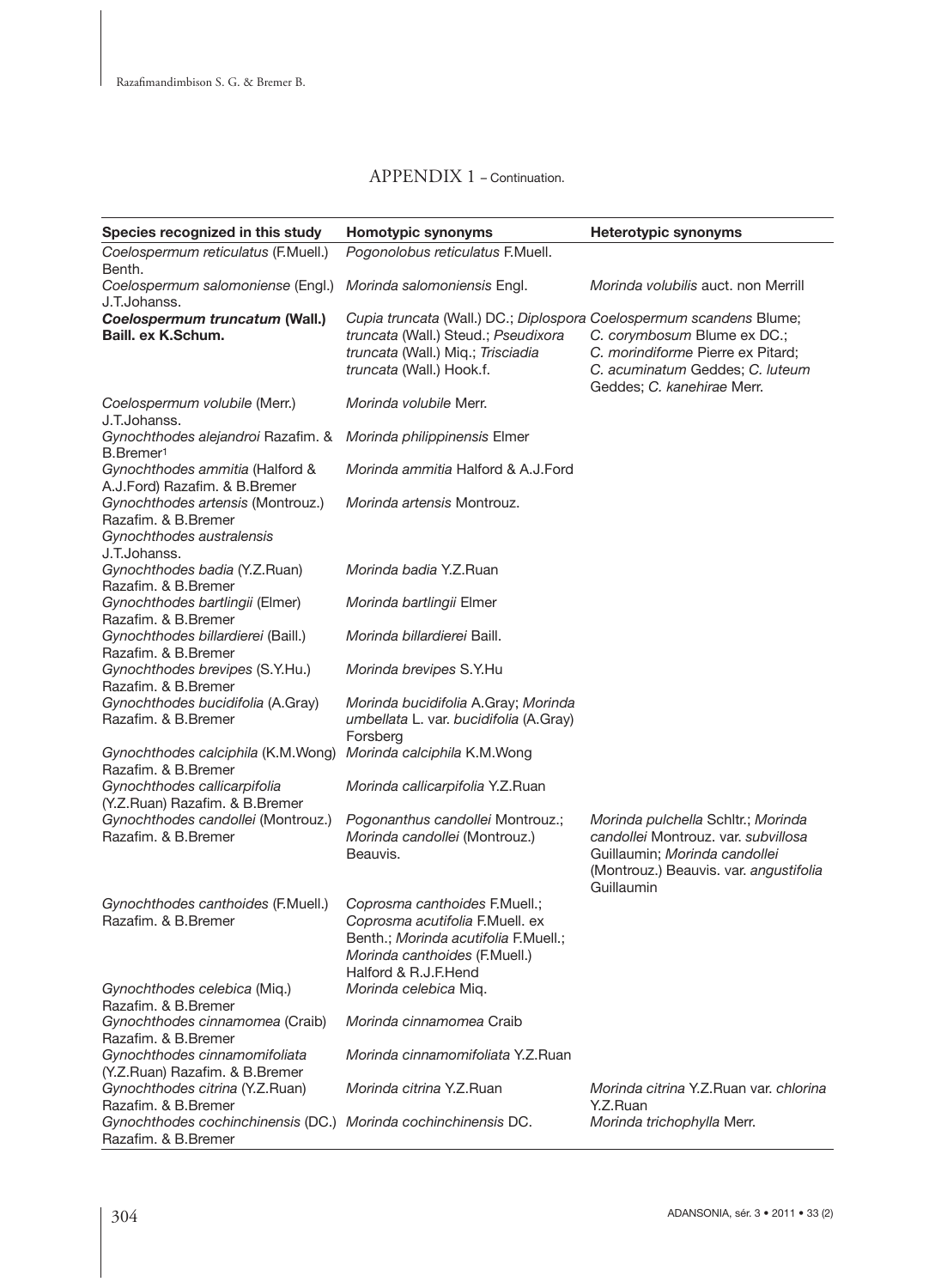J

| Species recognized in this study<br>Homotypic synonyms<br>Heterotypic synonyms                           |  |
|----------------------------------------------------------------------------------------------------------|--|
| Morinda collina Schltr.<br>Gynochthodes collina (Schltr.)<br>Morinda elongata Schltr.                    |  |
| Razafim. & B.Bremer                                                                                      |  |
| Gynochthodes constipata (Halford &<br>Morinda constipata Halford & A.J.Ford                              |  |
| A.J.Ford) Razafim. & B.Bremer                                                                            |  |
| Gynochthodes coriacea Blume                                                                              |  |
| Gynochthodes costata (Merr. &<br>Morinda costata Merr. & L.M.Perry                                       |  |
| L.M.Perry) Razafim. & B.Bremer                                                                           |  |
| Gynochthodes decipiens (Schltr.)<br>Morinda decipiens Schltr.                                            |  |
| Razafim. & B.Bremer                                                                                      |  |
| Gynochthodes deplanchei (Hook.f.)<br>Imantina deplanchei Hook.f.; Morinda Morinda gatopensis Guillaumin; |  |
| Razafim, & B.Bremer<br>deplanchei (Hook.f.) Baill.<br>Morinda podocarpifolia Guillaumin;                 |  |
| Morinda alyxioides Guillaumin                                                                            |  |
| Gynochthodes elliptifolia (Quisumb. & Morinda elliptifolia Quisumb. & Merr.                              |  |
| Merr.) Razafim, & B.Bremer                                                                               |  |
| Morinda elmeri Merr.<br>Gynochthodes elmeri (Merr.)                                                      |  |
| Razafim. & B.Bremer                                                                                      |  |
| Gynochthodes epiphytica (Rech.)<br>Plectronia epiphytica Rech.<br>Gynochthodes ovalifolia (Valeton)      |  |
| A.C.Sm. & S.P.Darwin<br>Kaneh.; G. trukensis Hosok.                                                      |  |
| Gynochthodes gjellerupii (Valeton)<br>Morinda gjellerupii Valeton                                        |  |
| Razafim, & B.Bremer                                                                                      |  |
| Gynochthodes glaucescens (Schitr.)<br>Morinda glaucescens Schltr.<br>Morinda schumanniana Schltr.        |  |
| Razafim. & B.Bremer                                                                                      |  |
| Gynochthodes glomerata (Blume)<br>Sphaerophora glomerata Blume;<br>Sphaerophora gemella Blume;           |  |
| Razafim. & B.Bremer<br>Morinda glomerata (Blume) Mig.<br>Morinda gemella (Blume) Mig.                    |  |
| Gynochthodes grayi (Seem.)<br>Morinda grayi Seem.                                                        |  |
| Razafim. & B.Bremer                                                                                      |  |
| Gynochthodes hainanensis (Merr. &<br>Morinda hainanensis Merr. & F.C.How                                 |  |
| F.C.How) Razafim. & B.Bremer                                                                             |  |
| Gynochthodes hirtella (Merr. &<br>Morinda hirtella Merr. & L.M.Perry                                     |  |
| L.M.Perry) Razafim. & B.Bremer                                                                           |  |
| Gynochthodes hispida (K.M.Wong)<br>Morinda hispida K.M.Wong                                              |  |
| Razafim. & B.Bremer                                                                                      |  |
| Gynochthodes hollrungiana (Valeton)<br>Morinda hollrungiana Valeton                                      |  |
| Razafim. & B.Bremer                                                                                      |  |
| Morinda howiana S.Y.Hu<br>Gynochthodes howiana (S.Y.Hu)                                                  |  |
| Razafim. & B.Bremer                                                                                      |  |
| Gynochthodes hupehensis (S.Y.Hu)<br>Morinda hupehensis S.Y.Hu                                            |  |
| Razafim. & B.Bremer                                                                                      |  |
| Gynochthodes jackiana (Korth.)<br>Morinda jackiana Korth.                                                |  |
| Razafim, & B.Bremer                                                                                      |  |
| Gynochthodes jasminoides (A.Cunn.) Morinda jasminoides A.Cunn.                                           |  |
| Razafim. & B.Bremer                                                                                      |  |
| Gynochthodes kanalensis (Baill. ex<br><i>Morinda kanalensis Baill, ex</i>                                |  |
| Guillaumin) Razafim. & B.Bremer<br>Guillaumin                                                            |  |
| Gynochthodes lacunosa (King &<br>Morinda lacunosa King & Gamble                                          |  |
| Gamble) Razafim. & B.Bremer                                                                              |  |
| Gynochthodes lenticellata (C.B.Rob.) Tetralopha lenticellata C.B.Rob.                                    |  |
| Merr.                                                                                                    |  |
| Gynochthodes leparensis (Valeton)<br>Morinda leparensis Valeton                                          |  |
| Razafim. & B.Bremer                                                                                      |  |
| Gynochthodes leptocalama<br>Morinda leptocalama Wernham                                                  |  |
| (Wernham) Razafim. & B.Bremer                                                                            |  |
| Gynochthodes litseifolia (Y.Z.Ruan)<br>Morinda litseifolia Y.Z.Ruan.                                     |  |
| Razafim. & B.Bremer                                                                                      |  |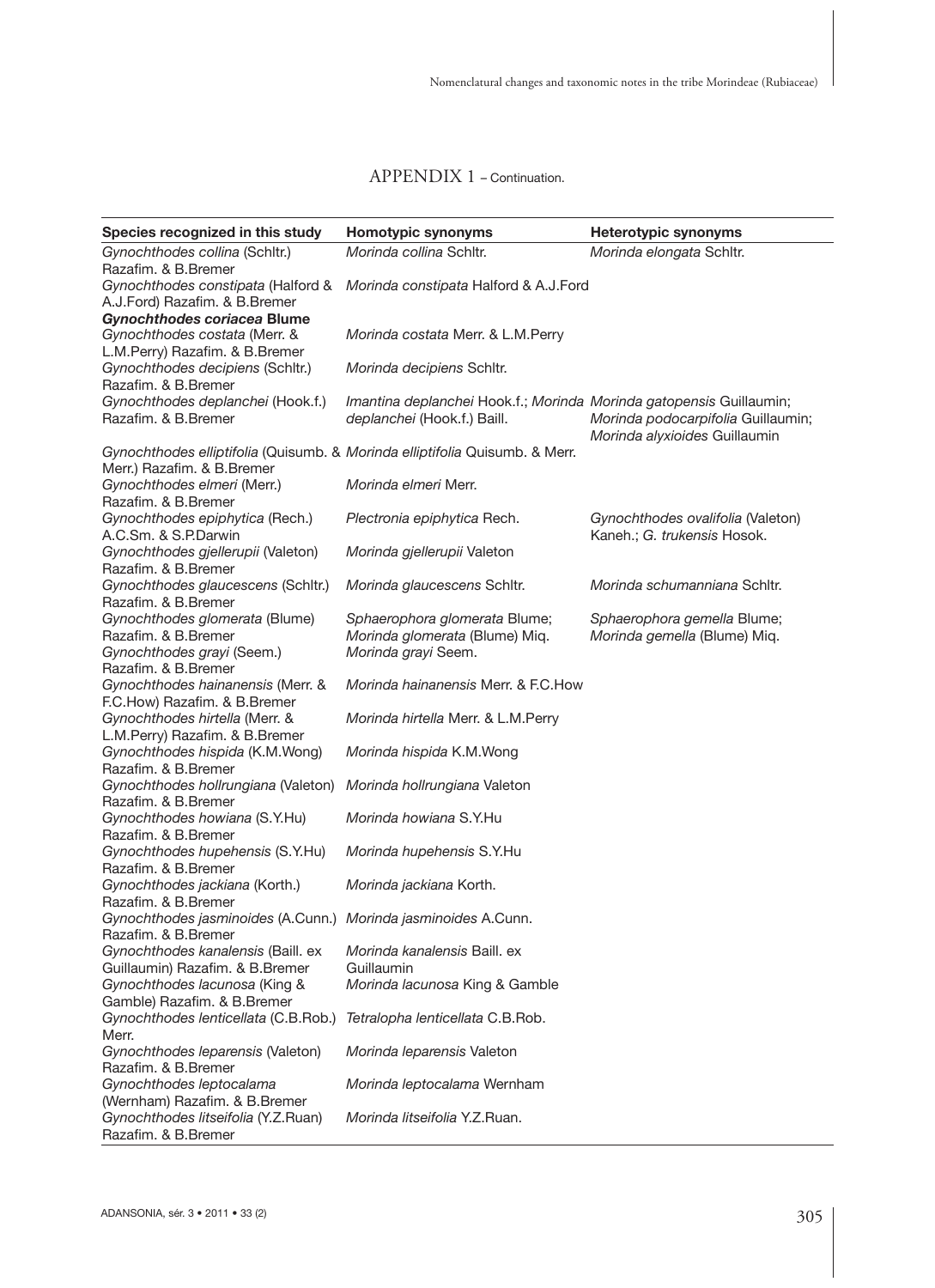| Species recognized in this study                                                                                                       | Homotypic synonyms                                                                 | <b>Heterotypic synonyms</b>                                                                                                                                                                                                                                                      |
|----------------------------------------------------------------------------------------------------------------------------------------|------------------------------------------------------------------------------------|----------------------------------------------------------------------------------------------------------------------------------------------------------------------------------------------------------------------------------------------------------------------------------|
| Gynochthodes macrophylla Kurz<br>Gynochthodes micrantha (Valeton)<br>Razafim, & B.Bremer                                               | Morinda micrantha Valeton                                                          |                                                                                                                                                                                                                                                                                  |
| Gynochthodes microcephala (Bartl.<br>ex DC.) Razafim. & B.Bremer                                                                       | Morinda microcephala Bartl. ex DC.                                                 |                                                                                                                                                                                                                                                                                  |
| Gynochthodes mindanaensis Merr.<br>Gynochthodes mollis (A.Gray)<br>Razafim. & B.Bremer                                                 | Morinda mollis A.Gray                                                              | Morinda candollei Montrouz, var.<br>villosa Guillaumin                                                                                                                                                                                                                           |
| Gynochthodes montana (J.T.Johanss.) Morinda montana J.T.Johanss.                                                                       |                                                                                    |                                                                                                                                                                                                                                                                                  |
| Razafim. & B.Bremer<br>Gynochthodes myrtifolia (A.Gray)<br>Razafim, & B.Bremer                                                         | Morinda myrtifolia A.Gray; M.<br>myrtifolia A.Gray var. myrtifolia<br>J.T.Johanss. | Morinda forsteri Seem.;<br>M. choriophylla Baill.; M. myrtifolia<br>A.Gray var. choriophylla (Baill.)<br>J.T.Johanss.; M. glandulosa Merr.;<br>M. velutina Guillaumin; M. forsteri<br>Seem. subsp. guillauminii Däniker;<br>M. myrtifolia A.Gray var. brevifolia<br>J.T.Johanss. |
| Gynochthodes nanlingensis<br>(Y.Z.Ruan) Razafim. & B.Bremer                                                                            | Morinda nanlingensis Y.Z.Ruan                                                      | Morinda nanlingensis Y.Z.Ruan var.<br>pauciflora Y.Z.Ruan; M. nanlingensis<br>Y.Z.Ruan var. pilophora Y.Z.Ruan                                                                                                                                                                   |
| Gynochthodes neocaledonica<br>(S.Moore) Razafim. & B.Bremer                                                                            | Lucinaea neocaledonica S.Moore;<br>Morinda neocaledonica (S.Moore)<br>Guillaumin   |                                                                                                                                                                                                                                                                                  |
| Gynochthodes nigra (Merr.) Merr.<br>Gynochthodes nitida (Merr.)<br>Razafim. & B.Bremer                                                 | Tetralopha nigra Merr.<br>Morinda nitida Merr.                                     |                                                                                                                                                                                                                                                                                  |
| Gynochthodes oblongifolia (Valeton)                                                                                                    | Morinda oblongifolia Valeton                                                       |                                                                                                                                                                                                                                                                                  |
| Razafim. & B.Bremer<br>Gynochthodes officinalis (F.C.How)<br>Razafim. & B.Bremer                                                       | Morinda officinalis F.C. How                                                       | Morinda officinalis var. hirsuta<br>F.C.How                                                                                                                                                                                                                                      |
| Gynochthodes oligantha Merr.<br>Gynochthodes oligocephala (Merr. &<br>L.M.Perry) Razafim. & B.Bremer<br>Gynochthodes oresbia Halford & | Morinda oligocephala Merr. &<br>L.M.Perry                                          |                                                                                                                                                                                                                                                                                  |
| A.J.Ford<br>Gynochthodes parvifolia (Bartl. ex<br>DC.) Razafim. & B.Bremer                                                             | Morinda parvifolia Bartl. ex DC.                                                   | Morinda cumingiana S.Vidal                                                                                                                                                                                                                                                       |
| Gynochthodes phylippinensis (Elmer) Tetralopha philippinensis Elmer<br>Merr.                                                           |                                                                                    |                                                                                                                                                                                                                                                                                  |
| Gynochthodes phyllireoides (Labill.)                                                                                                   | Morinda phyllireoides Labill.                                                      | Morinda vieillardii Baill.; Morinda fallax                                                                                                                                                                                                                                       |
| Razafim. & B.Bremer<br>Gynochthodes platyphylla (Merr.)<br>Razafim. & B.Bremer                                                         | Morinda platyphylla Merr.                                                          | Schltr.; Morinda ligustrina S.Moore                                                                                                                                                                                                                                              |
| Gynochthodes podistra (Halford &                                                                                                       | Morinda podistra Halford & A.J.Ford                                                |                                                                                                                                                                                                                                                                                  |
| A.J.Ford) Razafim. & B.Bremer<br>Gynochthodes pollilensis (C.B.Rob.)<br>Ruhsam                                                         | Tetralopha pollilensis C.B.Rob.                                                    |                                                                                                                                                                                                                                                                                  |
| Gynochthodes polyneura (Miq.)<br>Razafim. & B.Bremer<br>Gynochthodes proboscidea Pierre<br>ex. Pit.                                    | <i>Morinda polyneura Mig.</i>                                                      |                                                                                                                                                                                                                                                                                  |
| Gynochthodes puberula Craib<br>Gynochthodes pubifolia Merr.                                                                            |                                                                                    |                                                                                                                                                                                                                                                                                  |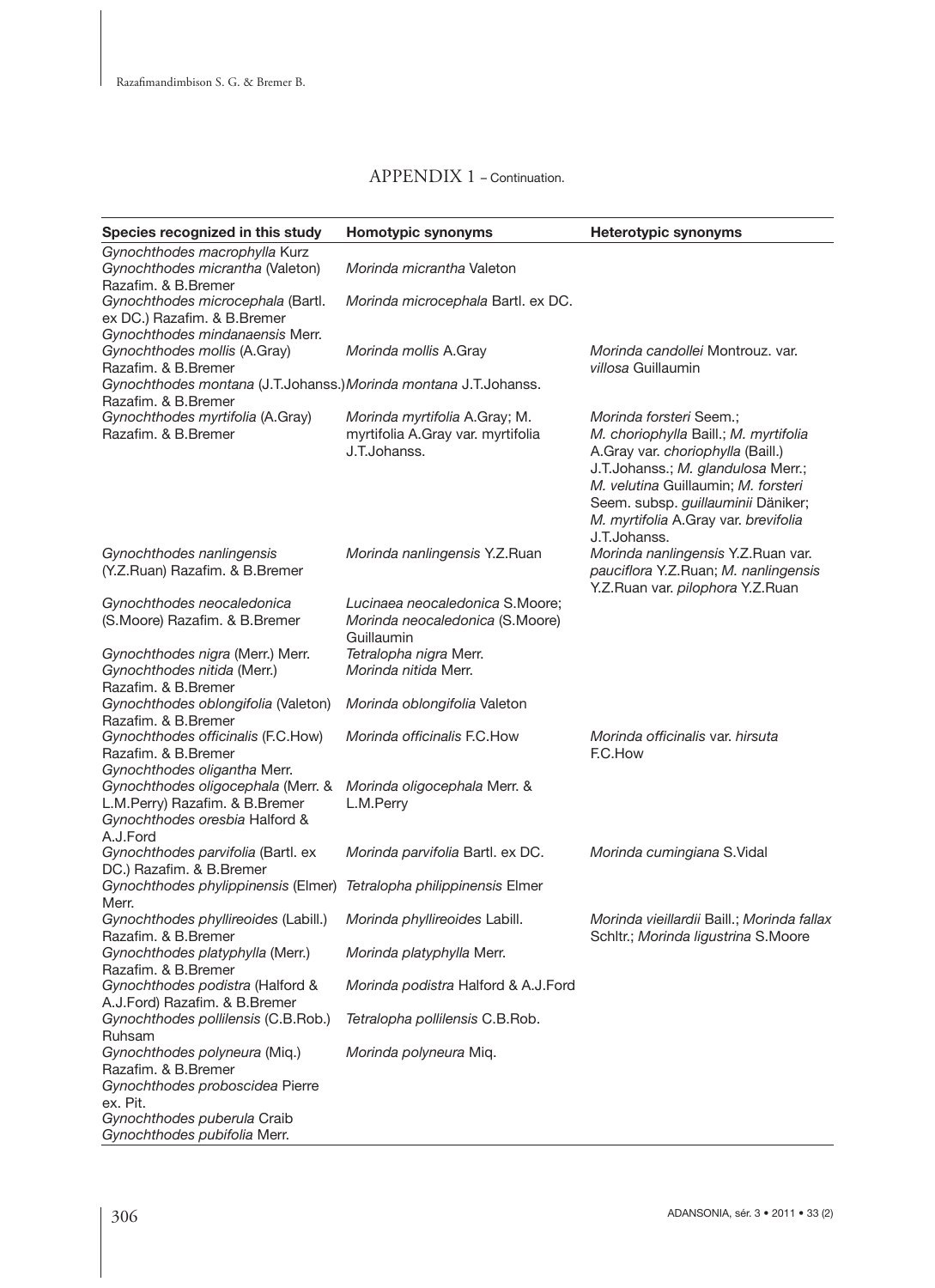| Species recognized in this study                                       | Homotypic synonyms                   | <b>Heterotypic synonyms</b>            |
|------------------------------------------------------------------------|--------------------------------------|----------------------------------------|
| Gynochthodes pubiofficinalis                                           | Morinda pubiofficinalis Y.Z.Ruan     |                                        |
| (Y.Z.Ruan) Razafim. & B.Bremer<br>Gynochthodes reticulata (Valeton)    | Lucinaea reticulata Valeton; Morinda |                                        |
| Razafim. & B.Bremer                                                    | reticulata (Valeton) Valeton         |                                        |
| Gynochthodes retropila (Halford &                                      | Morinda retropila Halford & A.J.Ford |                                        |
| A.J.Ford) Razafim. & B.Bremer                                          |                                      |                                        |
| Gynochthodes retusa (Poir.)                                            | Morinda retusa Poir.                 |                                        |
| Razafim. & B.Bremer                                                    |                                      |                                        |
| Gynochthodes ridleyi (King & Gamble) Morinda umbellata L. var. ridleyi |                                      |                                        |
| Razafim, & B.Bremer                                                    | King & Gamble;                       |                                        |
|                                                                        | Morinda ridleyi king & Gamble        |                                        |
| Gynochthodes ridsdalei Razafim. &                                      | Morinda reticulata Gamble            |                                        |
| B.Bremer <sup>1</sup>                                                  |                                      |                                        |
| Gynochthodes rigida (Miq.)                                             | <i>Morinda rigida Mig.</i>           |                                        |
| Razafim. & B.Bremer<br>Gynochthodes rugulosa (Y.Z.Ruan)                | Morinda rugulosa Y.Z.Ruan            |                                        |
| <b>B.Bremer</b>                                                        |                                      |                                        |
| Gynochthodes sarmentosa (Blume)                                        | Morinda sarmentosa Blume             | Morinda sarmentosa Blume var.          |
| Razafim. & B.Bremer                                                    |                                      | puberula Miq.                          |
| Gynochthodes scabrifolia (Y.Z.Ruan)                                    | Morinda scabrifolia Y.Z.Ruan         |                                        |
| Razafim. & B.Bremer                                                    |                                      |                                        |
| Gynochthodes sessilis Halford                                          |                                      |                                        |
| Gynochthodes shuanghuaensis                                            | Morinda shuanghuaensis C.Y.Chen &    |                                        |
| (C.Y.Chen & M.S.Huang) Razafim. &                                      | M.S.Huang                            |                                        |
| <b>B.Bremer</b>                                                        |                                      |                                        |
| Gynochthodes subcaudata (Valeton)                                      | Morinda subcaudata Valeton           |                                        |
| Razafim. & B.Bremer<br>Gynochthodes sublanceolata Miq.                 |                                      | Gynochthodes tetrandra Kuntze          |
| Gynochthodes triandra (S.Moore)                                        | Morinda triandra S.Moore             |                                        |
| Razafim. & B.Bremer                                                    |                                      |                                        |
| Gynochthodes trimera (Hillebr.)                                        | Morinda trimera Hillebr.             | Morinda sandwicensis O.Deg.;           |
| Razafim & B. Bremer                                                    |                                      | M. lainaiensis H.St.John;              |
|                                                                        |                                      | M. sandwicensis O.Deg. var. glabrata   |
|                                                                        |                                      | O.Deg.; M. sandwicensis O.Deg. var.    |
|                                                                        |                                      | hosakae H.St.John; M. sandwicensis     |
|                                                                        |                                      | O.Deg. var. sandwicensis;              |
|                                                                        |                                      | M. waikapuensis H.St.John              |
| Gynochthodes truncata (J.T. Johanss.) Morinda truncata J.T.Johanss.    |                                      |                                        |
| Razafim. & B.Bremer<br>Gynochthodes umbellata (L.)                     | Morinda umbellata L.                 | Morinda padavara Juss. ex Schult.;     |
| Razafim, & B.Bremer                                                    |                                      | M. scandens Roxb.; M. umbellata        |
|                                                                        |                                      | L. var. scortechinii King & Gamble;    |
|                                                                        |                                      | M. umbellata L. var. tonkinensis Pit.; |
|                                                                        |                                      | M. umbellata L. var. accuminatissima   |
|                                                                        |                                      | Valeton; M. boninensis Ohwi;           |
|                                                                        |                                      | M. umbellata L. var. archboldiana      |
|                                                                        |                                      | Fosberg; M. umbellata L. var.          |
|                                                                        |                                      | bucidifolia (A.Gray) Forsberg;         |
|                                                                        |                                      | M. umbellata L. var. forsteri Seem.:   |
|                                                                        |                                      | M. umbellata L. var. hahazimensis      |
|                                                                        |                                      | T.Yamaz.; M. umbellata L. var.         |
| $O($ moobthodoo uqutiqillata $N$ lolatan                               |                                      | obovata Y.Z.Ruan                       |

*Gynochthodes verticillata* (Valeton) Hosok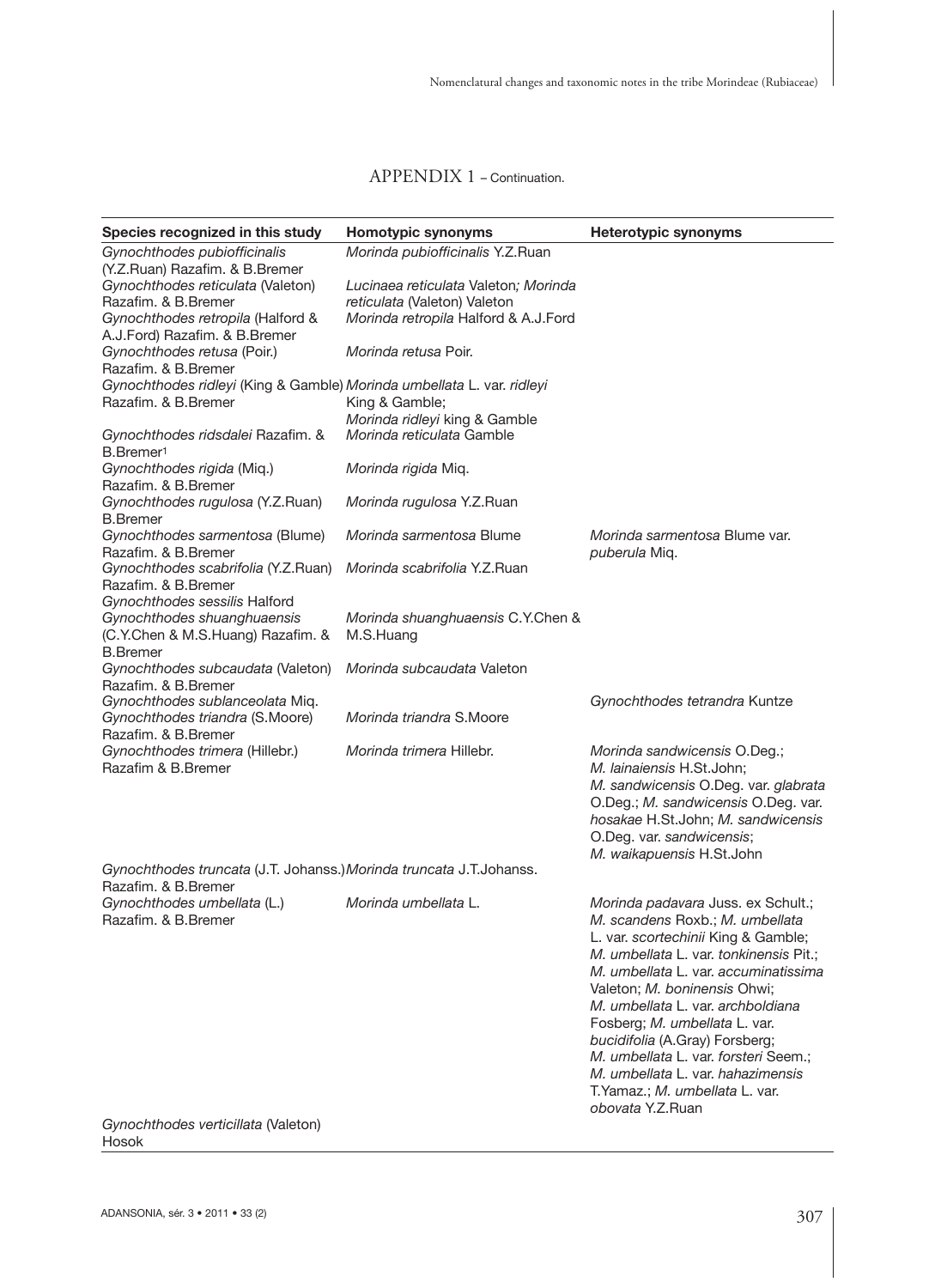| Species recognized in this study                                                                                                                                                                                                                                       | Homotypic synonyms                                                                         | Heterotypic synonyms                                                                                                                                                                                                                                                                                                                                                                    |
|------------------------------------------------------------------------------------------------------------------------------------------------------------------------------------------------------------------------------------------------------------------------|--------------------------------------------------------------------------------------------|-----------------------------------------------------------------------------------------------------------------------------------------------------------------------------------------------------------------------------------------------------------------------------------------------------------------------------------------------------------------------------------------|
| Gynochthodes villosa (Hook.f.)                                                                                                                                                                                                                                         | Morinda villosa Hook.f.                                                                    |                                                                                                                                                                                                                                                                                                                                                                                         |
| Razafim. & B.Bremer<br>Gynochthodes wallichii (Kurz)<br>Razafim. & B.Bremer                                                                                                                                                                                            | Morinda wallichii Kurz                                                                     |                                                                                                                                                                                                                                                                                                                                                                                         |
| Gynochthodes wongii Razafim. &                                                                                                                                                                                                                                         | Morinda coriacea Merr.                                                                     |                                                                                                                                                                                                                                                                                                                                                                                         |
| B.Bremer <sup>1</sup><br>Morinda angolensis (R.D.Good)<br>F.White                                                                                                                                                                                                      | Appunettia angolensis R.D.Good                                                             |                                                                                                                                                                                                                                                                                                                                                                                         |
| Morinda angustifolia Roxb.<br>Morinda asteroscepa K.Schum.<br>Morinda buchii Urb.                                                                                                                                                                                      |                                                                                            | Morinda squarrosa Buch.-Ham.                                                                                                                                                                                                                                                                                                                                                            |
| Morinda citrifolia L.                                                                                                                                                                                                                                                  |                                                                                            | Morinda aspera Wight & Am.;<br>M. asperula Standl.; M. bracteata<br>(Roxb.) Kurz; M. chachuca<br>Buch.-Ham.; M. ligulata Blanco;<br>M. littoralis Blanco; M. macrophylla<br>Desf.; M. mudia Buch.-Ham.;<br>M. multiflora Roxb.; M. nodosa<br>Buch.-Ham.; M. quadrangularis<br>G.Don; M. stenophylla Spreng.;<br>M. teysmanniana Noronha; M. tinctoria<br>Noronha; M. zollingeriana Miq. |
| Morinda coreia Buch.-Ham.                                                                                                                                                                                                                                              |                                                                                            | Morinda exserta Roxb.; M. tinctoria<br>Roxb.                                                                                                                                                                                                                                                                                                                                            |
| Morinda corneri K.M.Wong<br>Morinda elliptica (Hook.f.) Ridl.                                                                                                                                                                                                          | Morinda citrifolia L. var. elliptica<br>Hook.f.                                            |                                                                                                                                                                                                                                                                                                                                                                                         |
| Morinda fasciculata Benth.<br>Morinda geminata DC.                                                                                                                                                                                                                     |                                                                                            | Morinda batesii Wernham,<br>M. chrysorhiza (Thonn.) DC.                                                                                                                                                                                                                                                                                                                                 |
| Morinda hoffmannioides Standl.<br>Morinda intermedia (Setch. &<br>Christoph.) Razafim. & B.Bremer<br>Morinda latibracteata Valeton<br>Morinda laxa DC.<br>Morinda leiantha Kurz<br>Morinda longiflora G.Don<br>Morinda longifolia Craib<br>Morinda longissima Y.Z.Ruan | Sarcopygme intermedia Setch. &<br>Christoph.                                               |                                                                                                                                                                                                                                                                                                                                                                                         |
| Morinda lucida Benth.<br>Morinda mayorii (Setch.) Razafim. &<br><b>B.Bremer</b>                                                                                                                                                                                        | Breonia (?) mayorii Setch.;<br>Sarcopygme mayorii (Setch.) Setch. &<br>Christoph.          | Morinda citrifolia sensu Hiern (1898)                                                                                                                                                                                                                                                                                                                                                   |
| Morinda moaensis Alain<br>Morinda morindoides (Baker) Milne-<br>Redh.                                                                                                                                                                                                  |                                                                                            | Morinda confusa Huch.                                                                                                                                                                                                                                                                                                                                                                   |
| Morinda multinervis (Setch. &<br>Christoph.) Razafim. & B.Bremer<br>Morinda nana Craib.                                                                                                                                                                                | Sarcopygme multinervis Setch. &<br>Christoph.                                              |                                                                                                                                                                                                                                                                                                                                                                                         |
| Morinda pacifica (Reinecke)<br>Razafim. & B.Bremer                                                                                                                                                                                                                     | Sarcocephalus pacificus Reinecke;<br>Sarcopygme pacifica (Reinecke)<br>Setch. & Christoph. |                                                                                                                                                                                                                                                                                                                                                                                         |
| Morinda panamensis Seem.<br>Morinda pandurifolia Kuntze                                                                                                                                                                                                                |                                                                                            |                                                                                                                                                                                                                                                                                                                                                                                         |